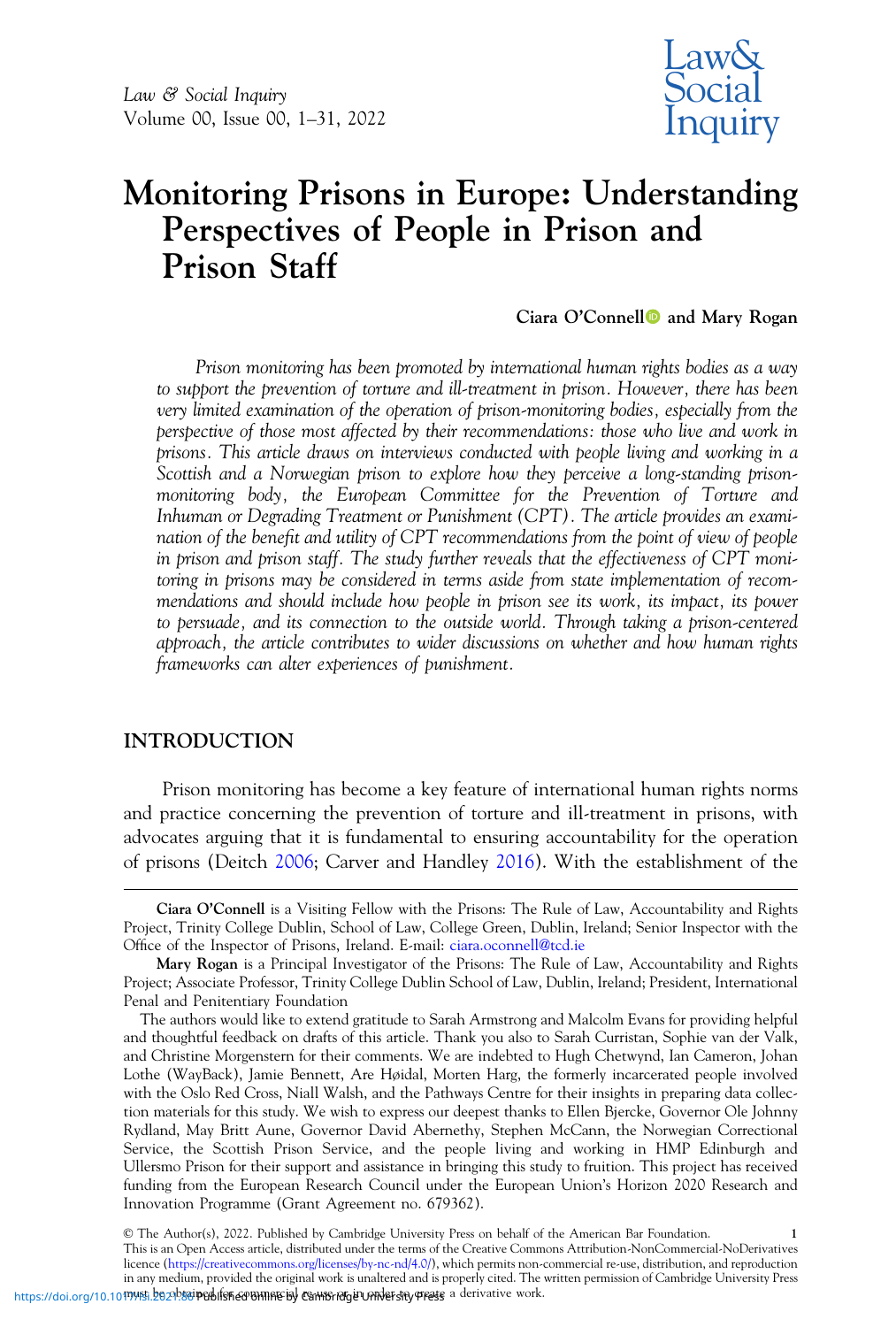European Committee for the Prevention of Torture and Inhuman or Degrading Treatment or Punishment (CPT) in 1987 and the more recent adoption of the United Nations (UN) Optional Protocol to the Convention against Torture (OPCAT), we see an increasing emphasis on the use of independent forms of oversight to prevent human rights violations in places where rights are particularly vulnerable.<sup>1</sup> While the objective of prison monitoring under international human rights law is to ensure human rights standards are upheld behind the prison walls, the very concept of prison monitoring has until recently faced little exploration or criticism (Cliquennois and Snacken 2018). We know little about how such bodies operate in practice, how their recommendations are received and implemented, and whether they are effective. Indeed, there is no consensus on what constitutes effective prison moni-<br>toring (Padfield 2018). The acceptance of recommendations by states and authorities<br>has become a benchmark by which to examine the ope toring (Padfield [2018\)](#page-29-0). The acceptance of recommendations by states and authorities has become a benchmark by which to examine the operation of prison oversight bodies, with little assessment of the views of those most affected by these recommendations—<br>people in prison and staff.<br>Increasingly, however, r people in prison and staff.

from Nicola Padfield's [\(2018](#page-29-0), 57) call for "complex accountability mechanisms and clearer rules" to Jamie Bennett's [\(2014](#page-27-0)) caution against an "audit explosion" to Cormac Behan and Richard Kirkham's [\(2016](#page-27-0), 1) consideration of the impact of "penal culture and power balances." Monitoring bodies have similarly developed an understanding of the essential components that underpin and define the makings of effective monitoring, including operational independence and financial autonomy, a commitment to confidentiality, unfettered access to information, and the ability to carry neth to commutate the contribution of the minimalism, and the acting to earth) the out visits (UN Subcommittee on Prevention of Torture [2010;](#page-30-0) Svanidze [2014\)](#page-30-0).<sup>2</sup> However, efforts to give substance to the concept of effectiv However, efforts to give substance to the concept of effective monitoring have thus far not included an analysis of what effective monitoring might look like from the perunderstanding of how monitoring operates in practice remains at the level of state spective of the prison—that is, those who live and work within its walls. Much of our understanding of how monitoring operates in practice remains at the level of state responses to monitoring bodies—whether, and to what e OPCAT, for example (Hardwick and Murray [2019;](#page-29-0) Aizpurua and Rogan [2021](#page-27-0)) and how states have responded to recommendations of the CPT (Cernko [2014;](#page-27-0) Daems [2017;](#page-28-0) Lappi-Seppälä and Koskenniemi [2018](#page-29-0); Aizpurua and Rogan [2019](#page-27-0)).

This absence speaks to a wider lack of analyses of the experience people living and working in places of detention have of human rights protections in places of detention (Murphy and Whitty [2007;](#page-29-0) Piacentini and Katz [2017;](#page-29-0) Armstrong [2018](#page-27-0)). Assessments of human rights monitoring in prisons currently prioritize the voices of state and supranational bodies over those most directly affected by human rights implementation. This institution-centric view of the operation of law is one that law and society scholars have long challenged. Moreover, the lack of attention to the perspectives of people in prison on how human rights bodies work means that our understandings of the experiences of being in prison are also limited. We know little of how a person's "penal consciousness," a term closely related to legal consciousness, is affected or otherwise by the presence or operation of human rights-monitoring bodies (Sexton [2015\)](#page-29-0). While there has been

<sup>1.</sup> Optional Protocol to the Convention against Torture, Doc. A/RES/57/199, 18 December 2002.

<sup>2.</sup> European Prison Rules, Committee of Ministers Recommendation REC(2006)2-rev, 2020.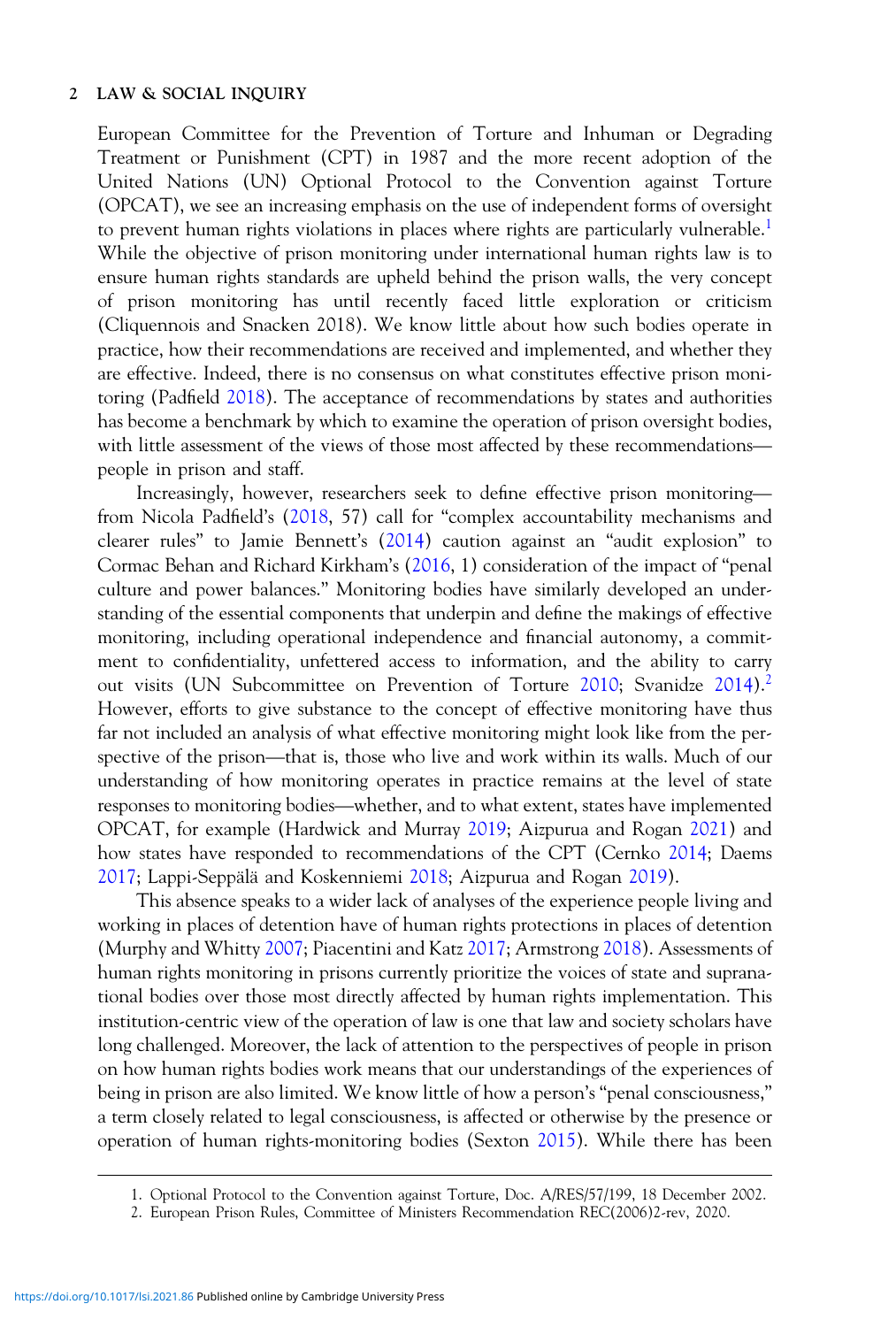some analysis of how people in prison conceive of rights in the context of complaints or grievance procedures (Calavita and Jenness [2014;](#page-27-0) Dâmboeanu, Pricopie, and Thiemann [2020\)](#page-28-0), and evidence of low awareness of rights amongst prisoners (Karamalidou [2017](#page-29-0)), thus far, scholars have not explored the connections between perspectives on human rights-protecting bodies and legal or penal consciousness.

In response to these absences, this article examines how people living and working in prisons perceive an established, wide-reaching, and long-standing international prison-monitoring body, the CPT. We set out with three main objectives: first, to examine what is effectiveness in prison monitoring from t prison-monitoring body, the CPT. We set out with three main objectives: first, to examine what is effectiveness in prison monitoring from the point of view of those most the perspective of people living and working in prison translates into recommendations and the human rights standards that underpin them. Finally, we focus on the interaction of the views of people in prison on prison monitoring and their experiences of being rights holders. Uniquely, this article draws on empirical research conducted in 2019 in one Norwegian and one Scottish prison to examine how people living and working in prisons view the CPT and its recommendations. This is done in two ways: first, by assessing how prisoners and staff perceive recommendations made by the CPT and, second, by exploring how prisoners perceive the CPT more broadly.

# UNDERSTANDING THE WORK OF PRISON-MONITORING BODIES AND HUMAN RIGHTS-BASED RECOMMENDATIONS

Analyzing how people living and working in prisons perceive the work of an international prison-monitoring body speaks to several strands of scholarship. There is a growing body of work exploring how human rights bodies connect with those "on the ground" or those most directly and ultimately affected by their work. Sally Engle Merry [\(2006](#page-28-0), 1), for example, argues that, in order for human rights bodies to be effective, they must be able to translate standards and norms into "local contexts of power and meaning." Further to this, Julie Fraser [\(2019](#page-28-0)) queries the effectiveness of statecentric approaches to domestic implementation of human rights, and Abdullahi An-Na'Im [\(2016\)](#page-27-0) proposes a shift from a state-centric human rights enforcement paradigm to one that is "people-centered" and, therefore, more accessible and impactful in the local context. Within the direct context of prison, we see limited examination of how staff and people in prison conceive of human rights. This is so, even while there is a well-developed body of research on prisoners' experiences of imprisonment, rooted in the work of Gresham Sykes ([1958\)](#page-30-0) on the pains of imprisonment, which explores the weight, breadth, depth, and tightness of the experience of a prison sentence (Crewe [2011\)](#page-28-0). This work, however, has yet to engage substantively with the interaction between a person's experience of punishment, which explores the work of Gresham Sykes (1958) on the pains of imprisonment, which explores the weight, breadth, depth, and tightness of the experience of a prison sentence (Cr consciousness"—and their awareness of, or encounters with, bodies established to and their awareness of, or encounters with, bodies established to their awareness of, or encounters with, bodies established to protect their human rights.

We know little of how or whether the presence or work of human rightsmonitoring bodies shapes how people in prison see themselves or their treatment by the state. Neither law and society nor penological scholarship has explored fully how human rights frameworks are actually instantiated in the experience of people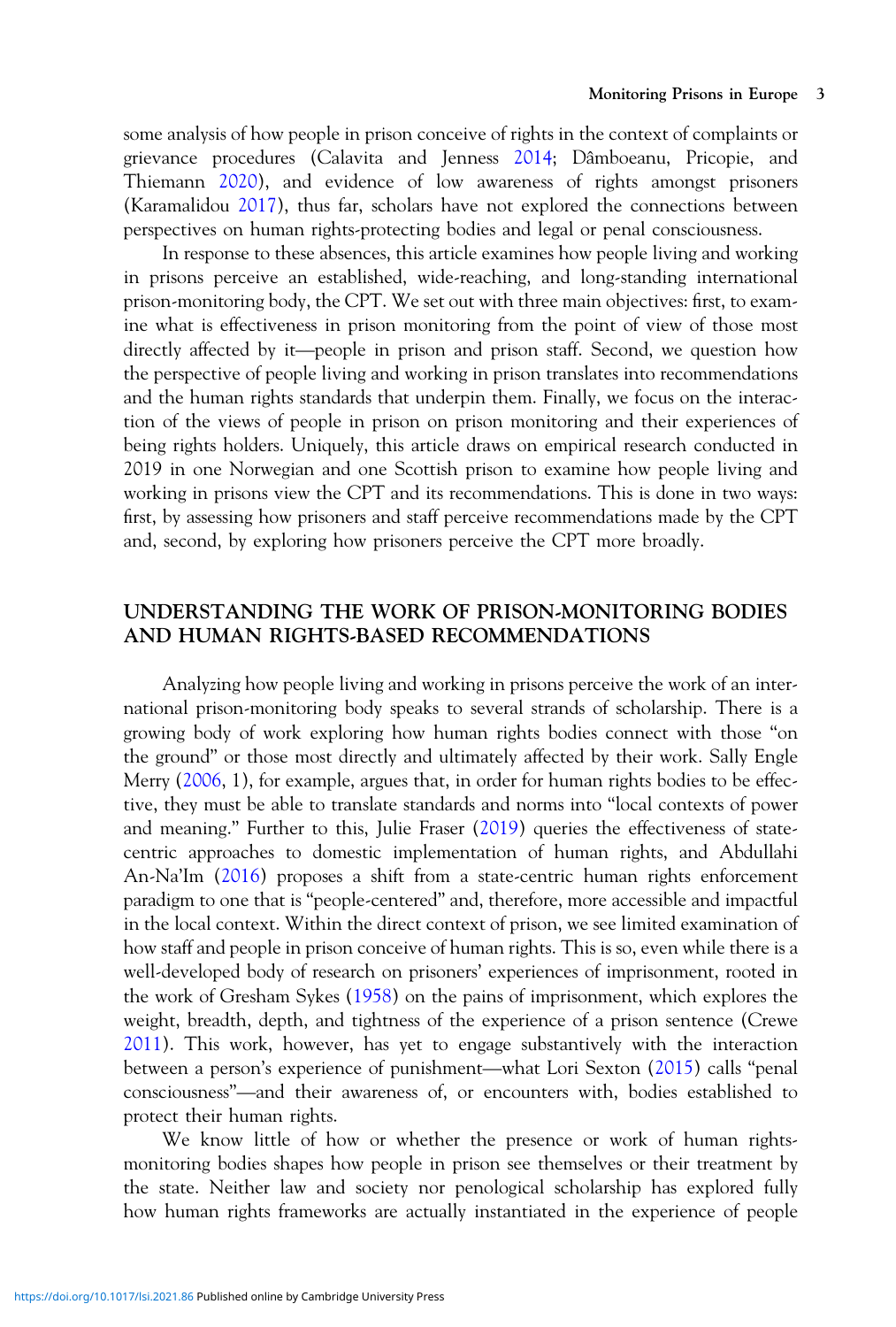living and working in prisons. Cormac Behan ([2006\)](#page-27-0) posits that prisoner perceptions of, and engagement with, rights is contingent on the availability of opportunities to engage in civic participation, though, as Laura Piacentini and Elena Katz ([2017\)](#page-29-0) note, we simply know almost nothing of how people in prison experience human rights. Sophie van der Valk, Eva Aizpurua, and Mary Rogan ([2021\)](#page-30-0) have found that people in prison may not even be aware of prison-monitoring bodies and may question their authenticity or credibility, with Elizabeth Abati and colleagues [\(2018](#page-27-0)) express skepticism about international human rights bodies and their ability to hold states to account.

Going further, Sarah Armstrong ([2018\)](#page-27-0) has called upon scholars to question whether human rights norms, often accepted uncritically, actually operate in positive ways in punishment settings. When it comes to prison staff, there has also been an increase in research on how they experience their work (Bennett, Crewe, and Wahidin [2007](#page-27-0); Liebling, Price, and Shefer [2011](#page-29-0); Arnold [2016\)](#page-27-0) but, correspondingly, limited examination of how oversight bodies are viewed by them. A key exception is the work on prison managers by Bennett [\(2016\)](#page-27-0), which shows a good deal of skepticism concerning oversight and feelings of being burdened by oversight-related work amongst prison managers. Therese Murphy and Noel Whitty ([2007\)](#page-29-0) have also found that prison managers view human rights as "risk"—matters reduced to the level of a target for a report or the source of a threat of litigation. This lack of understanding of how people living and working in prison engage with prison-monitoring bodies has both theoretical and practical consequences. James Scott [\(1999](#page-29-0)) writes of the importance of not overlooking or erasing what he calls "mètis," a complex conglomeration of practical experience, know-how, and wisdom, which is a term that "denotes the knowledge that can only come from practical experience," when seeking to standardize, regulate, or order aspects of social life (Scott [1999](#page-29-0), 7). Where there is disconnect between the prison's mètis and the formal actions of prison monitors, the work of those bodies may be both less effective and less legitimate.

Recommendations are the primary tool through which human rights-monitoring bodies "speak" and seek to influence practice (Aizpurua and Rogan [2021\)](#page-27-0). They are therefore a critical vector by which human rights monitoring enters the penal space. The emphasis on recommendations is a common feature of all bodies that operate on a preventative basis, including Article 19(b) of the OPCAT. While recommendations are viewed as key features of the work of torture prevention bodies, we have yet to see assessments of how those recommendations are actually received by those most directly affected by them.

The following examination of perspectives on CPT recommendations elucidates areas where recommendations are welcomed and others where there is a mixed view or outright disagreement by prison and government alike. The focus on recommendations offered here is useful to contribute to discussions of what constitutes effective prison monitoring because recommendations issued by the CPT require state responses and are likely to be a locus for impact. Through understanding how people living and working in prison perceive of the CPT and its recommendations, this article raises questions around making recommendations and also contributes to the larger projects of assessing the effectiveness of prison monitoring and how human rights protections meet the experience of those living and working in prison.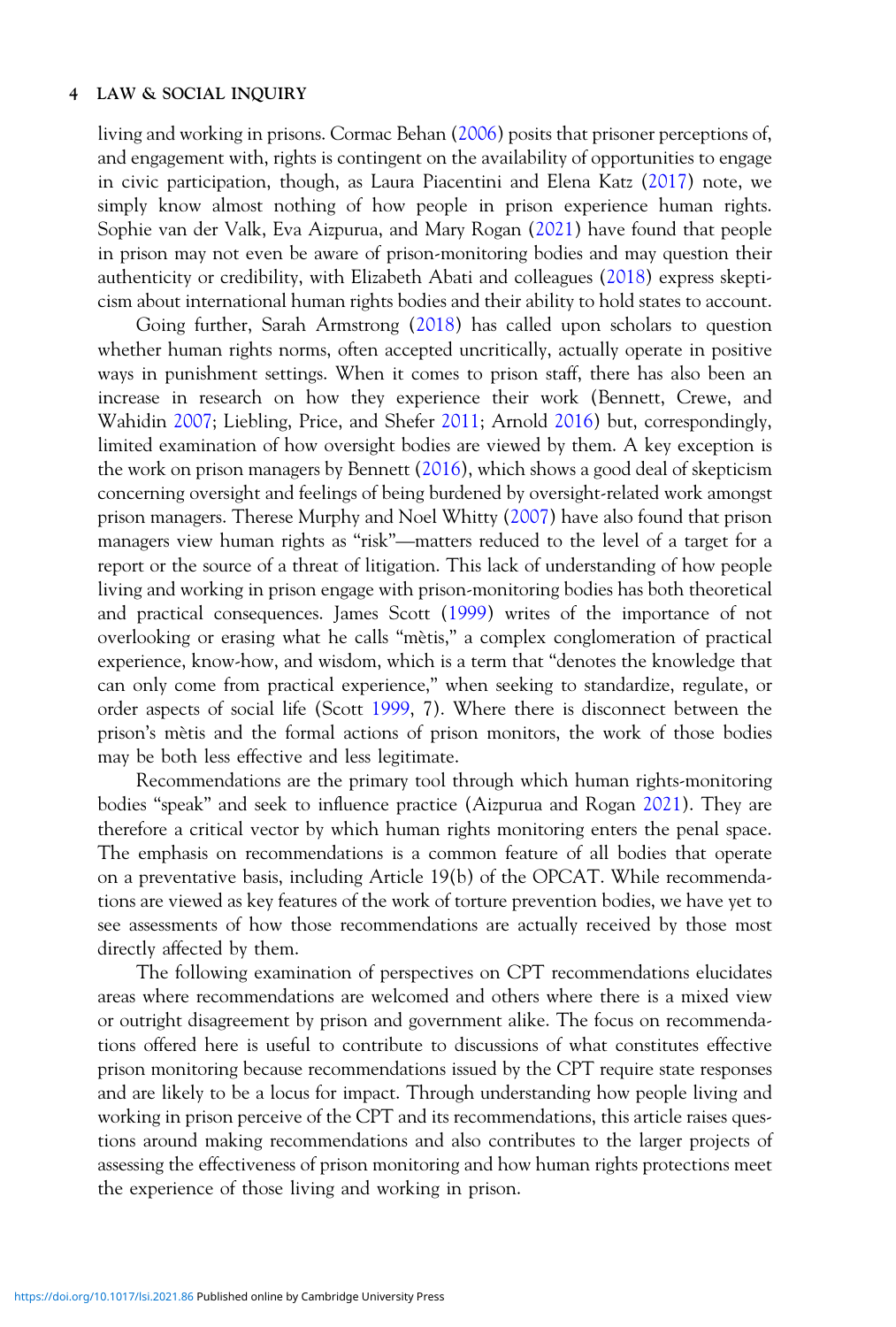## THE CPT

The CPT was established in 1987 by the Council of Europe under the European Convention for the Prevention of Torture and Inhuman or Degrading Treatment or Punishment.<sup>3</sup> The CPT visits places of detention across Europe to examine the treatment and conditions of persons deprived of liberty. The CPT's mandate is to collaborate with states to prevent treatment and conditions that may lead to violations of the European Convention on Human Rights's (ECHR) prohibition on torture and inhuman and degrading treatment (Bicknell and Evans [2017\)](#page-27-0).4 In this way, the CPT does not process individual complaints against states, nor is it a judicial body. The objective of CPT in-country visits, which have been carried out since 1989, is to examine treatment and conditions in places where people are deprived of their liberty. CPT observations and recommendations both reflect and contribute to legal debates concerning Article 3 of the ECHR (Morgan and Evans 1999; van Zyl S vations and recommendations both reflect and contribute to legal debates concerning Article 3 of the ECHR (Morgan and Evans [1999;](#page-29-0) van Zyl Smit and Snacken [2009](#page-30-0)).

aware of the CPT visit a year in advance but is not provided with specific visit dates (periodic) or given very little notice of a visit (ad hoc). Whereas most member states receive a periodic visit approximately every four to five years, ad hoc visits are carried out when "required in the circumstances."<sup>5</sup> More recently, the CPT has reduced the number of planned periodic visits in order to undertake more ad hoc or "rapid reaction" visits (CPT [2020\)](#page-28-0). A CPT visit delegation may be comprised of up to ten delegates, inclusive of CPT members, expert assistants, and representatives from the CPT Secretariat, and a visit may take place over a few days or up to a couple of weeks. The forty-seven CPT delegates represent each of the Council of Europe member states and are selected based on "high moral character" and "competence in the field of human rights or having professional experience in the areas covered by this Convention."<sup>6</sup>

Following a visit to a place of detention, the CPT draws up a report that is transmitted to the respective Council of Europe government.<sup>7</sup> Reports contain three types of observations: comments, requests for information, and recommendations, which are based on visit findings and reviews of national penal policies and practices. The recommendations-making mechanism is central to the work of the CPT, and it is the only type of observation that requires state action (O'Connell, Aizpurua, and Rogan [2021\)](#page-29-0).<sup>8</sup> The CPT uses recommendations to impart on governments a degree of pressure to ensure the protection of human rights standards in prison. However, CPT recommendations are not binding, and, therefore, implementation is wholly reliant on cooperation with national authorities.

Government response reports are submitted to the CPT within six months of receiving a CPT report, and both the CPT and government response reports remain

<sup>3.</sup> European Convention for the Prevention of Torture and Inhuman or Degrading Treatment or Punishment, ETS no. 126, 1987 (ECPT).

<sup>4.</sup> Convention for the Protection of Human Rights and Fundamental Freedoms, 1950, 213 UNTS 222.

<sup>5.</sup> ECPT, Art. 7(1).

<sup>6.</sup> ECPT, Art. 4(2).

<sup>7.</sup> ECPT, Art. 10.

<sup>8.</sup> ECPT, Art. 10(1).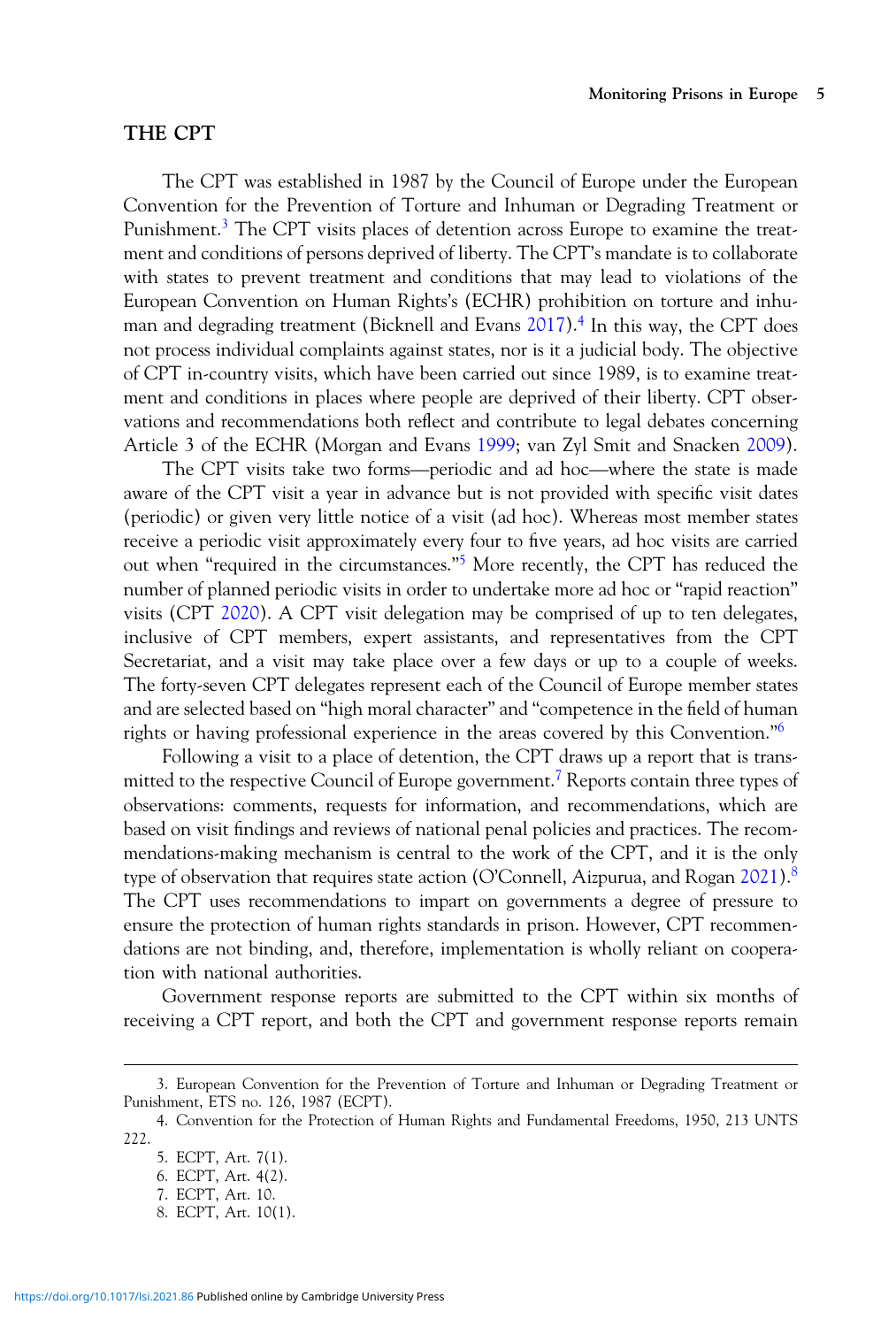confidential unless the state allows the CPT to make the reports public (Bicknell, Evans, and Morgan [2018](#page-27-0), 53–54). States may also elect to allow automatic publication of reports. Alongside its visits and corresponding reporting activities, the CPT engages in high-level talks with government officials and can exercise its ability to make a public statement. This may occur under Article 10(2) when a state party "fails to co-operate or refuses to improve the situation in the light of the Committee's recommendations." As of November 2021, the CPT carried out 477 visits to countries across Europe, published 437 visit reports, and issued ten public statements. Given the long-standing nature of the CPT, its approach to monitoring has informed the work of other monitoring bodies, including the UN Subcommittee for the Prevention of Torture. The CPT offers a very useful subject for analysis of prison monitoring given its influence and wide geographic reach.

The CPT has long faced an implementation gap (Visschers and Daems [2017](#page-30-0)). In fact, the CPT commented on this situation in its Twenty-Fourth General Report:

[I]t has been obliged to repeat recommendations made in the context of earlier visits, having found no significant improvement or, in some cases, even a worsening of the situation. In the same vein, the responses of some states parties limit themselves to merely invoking the domestic legislative framework, whereas the CPT's recommendations in question pointed to the need for practical improvements, policy changes or even the amendment of legislation. (CPT [2015](#page-28-0), 6)

Compounding the CPT's challenges with implementation of its recommendations, the CPT does not have a formal supervision mechanism to monitor compliance and implementation of recommendations, which means that the CPT monitors implementation through subsequent visits and its reporting mechanism as well as through high-level talks with government officials.

Research on CPT recommendations to date has focused on state responses to CPT reports. While, in different contexts, the locus of impact may be a particular region or jurisdiction rather than the national government, "state" is meant here as a governmental entity. Eva Aizpurua and Mary Rogan [\(2019](#page-29-0)) assess Spanish responses to CPT recommendations to determine trends in government responses to particular themes. Daniela Cernko [\(2014](#page-27-0)) incorporates interviews with prison officials to examine German government responses to CPT recommendations. Tom Daems ([2017\)](#page-28-0) elaborates efforts to examine state responses to CPT recommendations by devising a response typology to categorize the different ways in which the Belgian government responds to CPT recommendations. By analyzing CPT findings and recommendations in this way, Daems identifies an implementation gap that undermines the work of the CPT. Lappi-Seppälä and Koskenniemi [\(2018](#page-29-0)) explore and quantify Nordic state engagement with the CPT and, in doing so, further elaborate on Daem's typology to categorize state responses to recommendations:

1. Acceptance: the state confirms the recommendation will be implemented or that changes have taken place.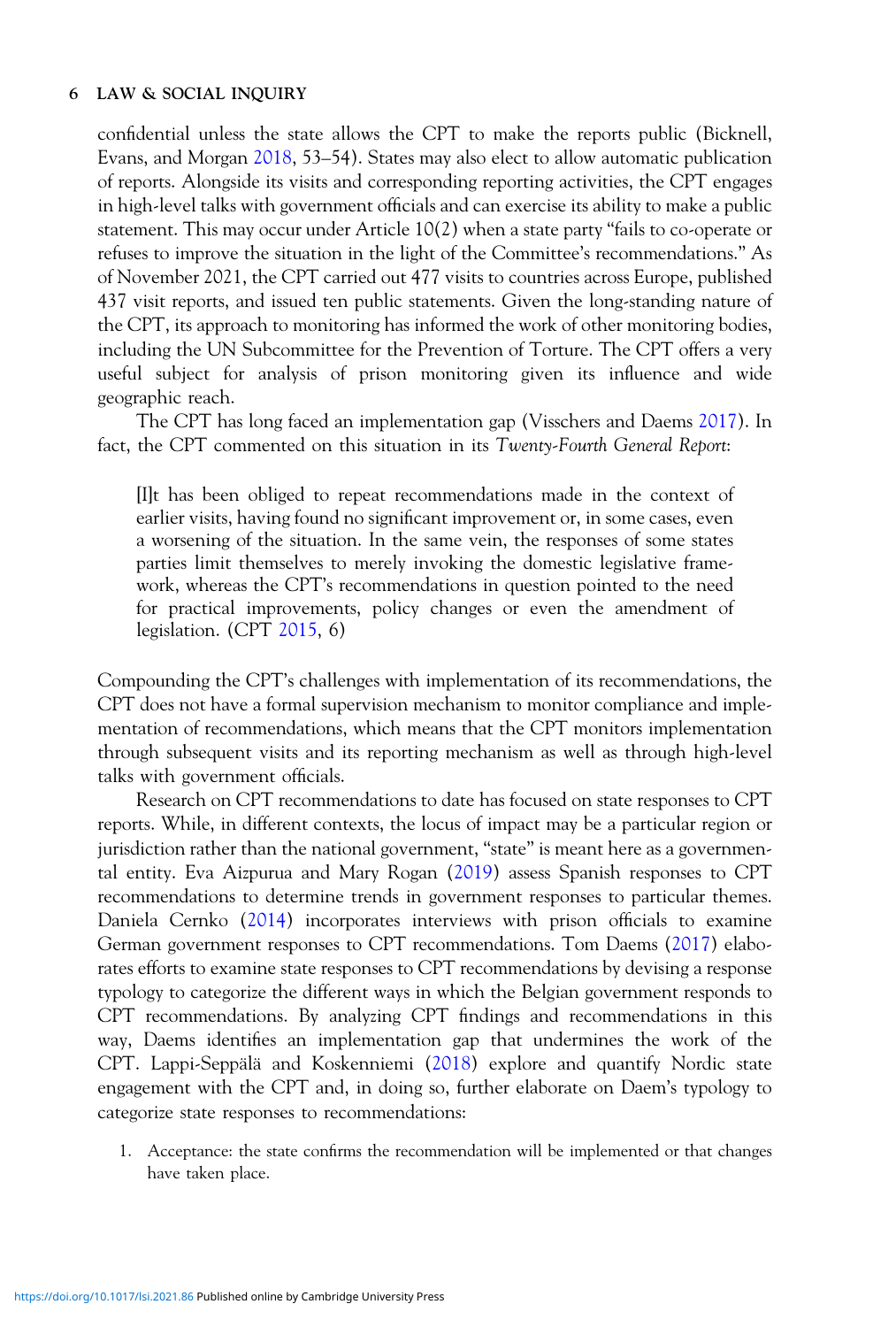- 2. Denial/Disagreement: CPT findings are openly questioned and recommendations criticized, the authorities allege the responsibility for the situation is not theirs or the state plays down the seriousness of the issue.
- 3. Non-compliance: the state does not contest the findings but also does not commit to making changes.
- 4. Evasion: either the state responds that further investigation is needed, that there is lack of clarity on an issue, provides impartial information, or simply does not provide a response to a recommendation.
- 5. Information provided: the state provides more information about the situation.

This response typology is referred to later in this article to characterize the ways in which the Norwegian and Scottish governments respond to CPT recommendations. Though valuable, the existing literature primarily assesses state-level activity, with the perspectives of those living and working in prison on the recommendations almost absent. The studies mentioned here contribute a much-needed analysis of CPT effectiveness by examining state responsivity, but there is no complementary body of research to assess recommendations from the perspectives of people living and working in prison. This article remedies this omission and, in doing so, raises questions around monitoring bodies' approaches to making recommendations and also examines the limitations of assessing effectiveness through a state-centric lens.

## DATA AND METHODS

This article explores the perspectives of the CPT and its recommendations amongst people living and working in prisons in two Council of Europe member state<br>prisons, which were selected for study based on the following criteria: (1) the year in<br>which the prison was visited by the CPT, which was prisons, which were selected for study based on the following criteria: (1) the year in which the prison was visited by the CPT, which was 2018 (recollection ability); (2) the capture both types of CPT activity; (3) a European Union (EU)/European Economic Area (EEA) country with general population over one hundred thousand; (4) the likelihood of the report publication date enabling timely data collection (within one year of the CPT visit); (5) the language used in the country and CPT reports; and (6) the selection of a prison that accommodated women in order to enable a perspective of men and women in prison.

Given that CPT reports are either automatically published or are only published once they are approved by the state, the country selection criteria prioritized states that had received a visit from the CPT in 2018 and that also opted into automatic publication of CPT reports, thereby allowing for a shorter span of time to pass between the CPT visit and the publication of the report. The CPT visited eighteen countries in 2018 (eight periodic visits; ten ad hoc visits). Of the EU/EEA countries that experienced a periodic visit from the CPT in 2018, Norway and the Czech Republic allowed for the automatic publication of reports. The visit to Norway took place in May/June 2018 and to the Czech Republic in October 2018; Norway was selected for study on the basis that its CPT report would likely be published in advance of the Czech Republic's report (the publication of the Norway report was in January 2019; the publication of the Czech Republic report was in July 2019).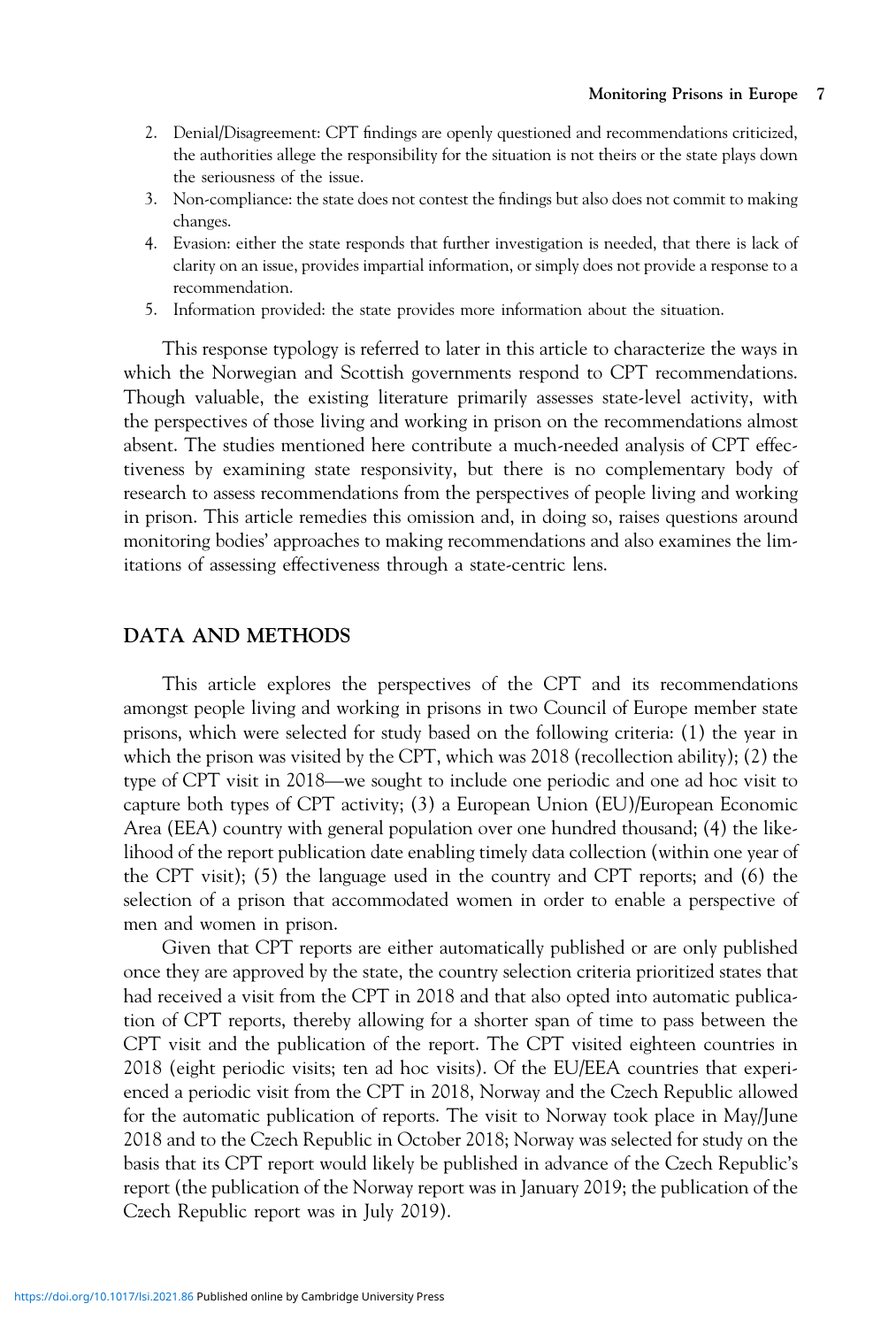In considering the country that had experienced an ad hoc CPT visit, priority was placed on inclusion of a prison that accommodated women. Lithuania and the United Kingdom (UK) – Scotland visits fulfilled this eligibility criteria. Given the language ability of the researcher and the small population of women in prisons visited by the CPT (fifteen women) in Lithuania, the UK-Scotland was selected for study. In relation to prison selection, Ullersmo Prison in Norway was selected in consultation with the Norwegian Correctional Service, which assisted in establishing which prisons accommodated prisoners with longer sentences and, therefore, more opportunities to engage with people who were in the prison during the CPT visit. Ullersmo Prison was selected based on its relatively large population and because it accommodated people with long sentences, many of whom were foreign nationals. Her Majesty's Prison (HMP) Edinburgh – Ratho Hall, in Scotland, was selected for study because, unlike the other eligible women's prison, HMP Cornton Vale, HMP Edinburgh was not visited by the CPT following the 2018 visit; Cornton Vale received an ad hoc visit in October 2019. As two countries with relatively good histories of cooperation with the CPT, it cannot be said that the experiences related here are transferable to other settings, and we call for further research with a wider geographic spread.

Ullersmo Prison is a medium-security men's prison in Norway accommodating approximately 250 prisoners (Kriminalomsorgen, [n.d.](#page-29-0)). The CPT visited Norway between 28 May and 5 June in 2018. Data collection for this case study was carried out over three weeks in May and June 2019, approximately one year after the CPT visit. In-prison research consisted of semi-structured interviews with nineteen people living in prison and eleven prison staff. The second case study prison was HMP Edinburgh in Scotland. The CPT's ad hoc visit to Scotland from 17 to 25 October in 2018, focused in part on the treatment and conditions of women in prison, presenting an opportunity to incorporate within the research the perspectives of people in a women's prison. HMP Edinburgh accommodates approximately one hundred women amongst a population of more than eight hundred men, resulting in operational challenges for prison management (Scottish Prison Service, [n.d.](#page-29-0)). The CPT report in respect of Scotland was published in October 2019, allowing for two weeks of data collection in the prison in December 2019. Data collection comprised of semi-structured interviews with eleven people living in Ratho Hall (the women's wing within HMP Edinburgh) and ten members of prison staff.

Research ethics approval was applied for and granted by the Trinity College Dublin Research Ethics Committee. Research access was applied for and granted by the Norwegian Correctional Service and the Scottish Prison Service. As data collection took place at least one year after the CPT's visit, only people who were living and working in the prison during the CPT's visit the year prior were invited to be interviewed. A research liaison point of contact was established in each prison. To establish prisoner eligibility, the first author personally invited all prisoners who had been in the prison at the time of the CPT's visit the previous year. To avoid unnecessary review of files on all people in prison, establishing eligibility was an exercise completed by prison officials who told the researcher which prisoners were identified as eligible.<sup>9</sup> The invitation

<sup>9.</sup> It is, of course, a possible limitation of the study that people who were in fact eligible were not so identified to the researcher.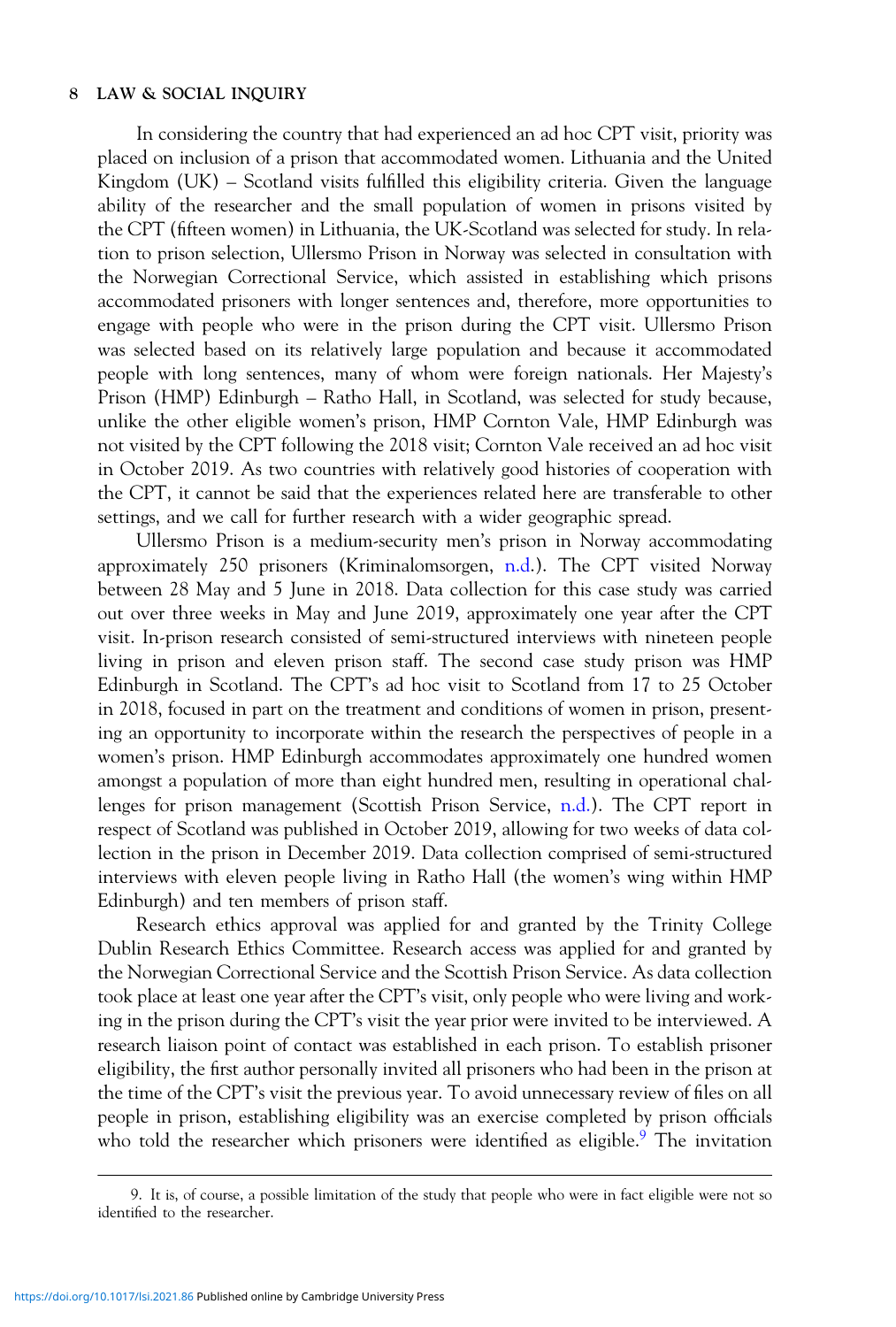to participate was made in person at least twenty-four hours in advance of the interview. Upon invitation, all of the participants were provided with an information booklet and a volunteer form and envelope; verbal information was also provided to each potential participant. These materials were provided in English and Norwegian to prisoners in Ullersmo Prison and in English to prisoners in HMP Edinburgh. The volunteer forms included an option to select the need for an interpreter, which was availed of on two occasions in Norway. Prisoners either elected to complete the form and immediately return it to the researcher or gave the completed form in the envelope to a prison officer who then gave the forms to the researcher. To complement the in-person invitations, posters were displayed around the prison to provide information on the study and raise awareness of it and the first author's presence. A total of twenty-two women in HMP Edinburgh were invited to be interviewed; eleven of whom participated in an interview. In Norway, thirty prisoners were invited to be interviewed; twenty of whom accepted the invitation, and nineteen of whom participated in an interview.<sup>10</sup>

The eligibility criteria for staff participants was similar to that of prisoners in that they had to have worked in the prison during the CPT's visit. In Ullersmo Prison, information booklets and posters about the research were displayed in staff common areas in both Norwegian and English with contact details provided to arrange for an interview. Staff were also personally invited by the researcher while they were in the prison. In HMP Edinburgh, prison staff working in the women's area of the prison were invited to be interviewed by the researcher; they were provided with written and verbal information at the time of invitation. In both prisons, staff either indicated their intention to participate directly to the researcher or to the research liaison officer, who shared that information with the researcher. Prison management participated in interviews in both prisons. Given the number of participants and the need to ensure confidentiality, details of staff interviewee ranks and grades are not provided.

All interviews took place in the prison, in private rooms (out of the hearing of staff in the case of people in prison, but sometimes not out of sight), and were audio-recorded with the consent of the participant. Interviews with prisoners and staff ranged from thirty minutes to two hours. The nature of the prison regime in HMP Edinburgh was such that interviews could only be conducted in two one-hour and forty-five-minute blocks each day, which in many instances resulted in two interview sessions with each participant. In Ullersmo Prison, prisoners were permitted to move about the prison grounds independently, which allowed for interviews to be completed in one session. The interview schedules for prisoners and staff, which were expert reviewed and pretested, were designed to capture the experiences of people who had, and had not, engaged with the CPT during the visit. The prisoner interview schedule included the following thematic areas: (1) demographic information; (2) rights holding as a prisoner; (3) CPT awareness; (4) recommendations; and (5) the CPT's impact. Similarly, the staff interview schedule included the following: (1) background; (2) awareness of the CPT; (3) experience of monitoring; (4) recommendations; and (5) the CPT's impact. Upon completion of the interview, all participants were provided with a debriefing sheet that outlined researcher contact and support service details. In

<sup>10.</sup> One of the two participants who sought to avail of an interpreter was not able to engage in an interview because the interpreter declined to provide interpretation services upon meeting the prisoner.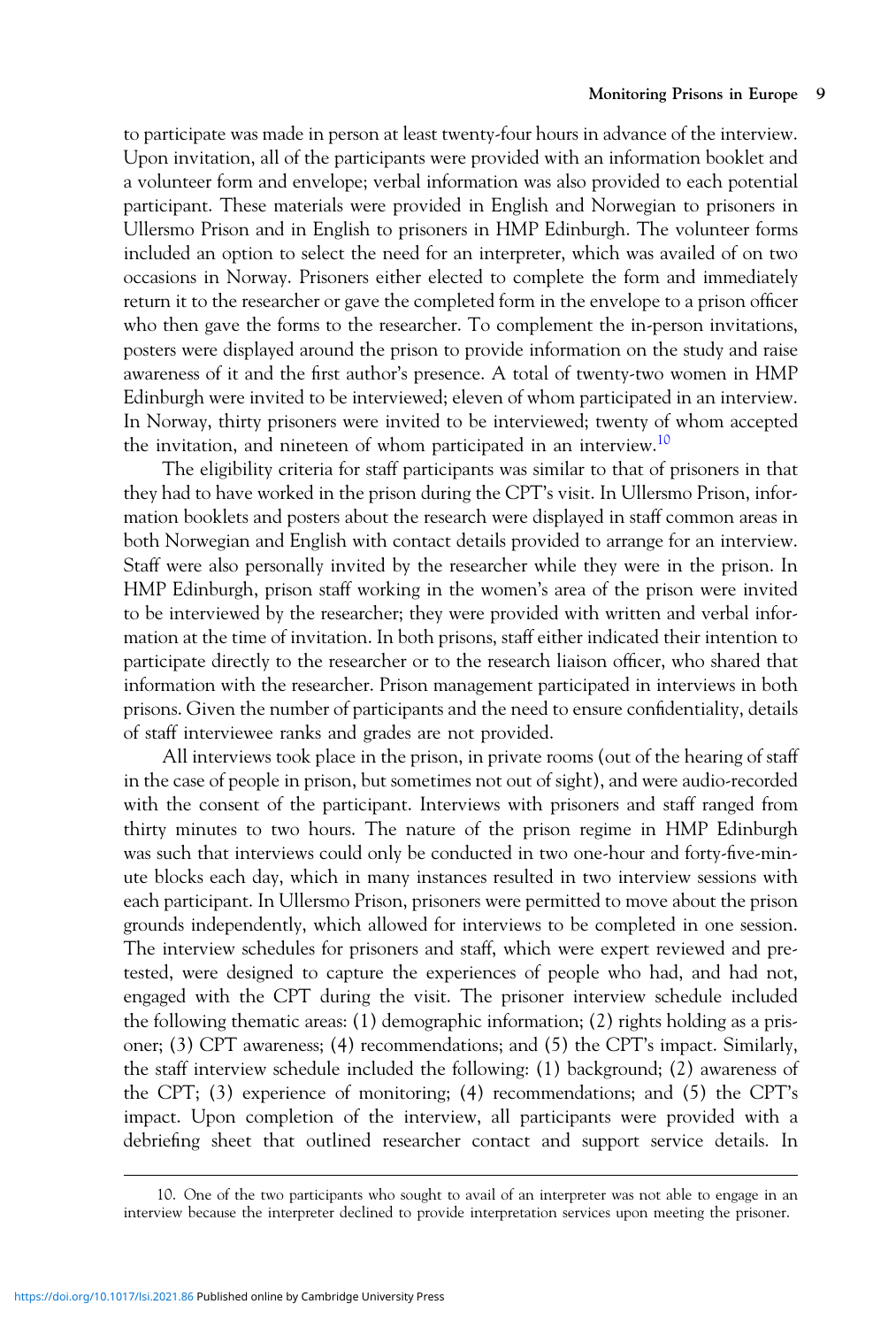Norway, of the eleven staff who participated in an interview, eight were men and three were women, with six people having worked in the Norwegian Correctional Service for one to fifteen years and five people for more than fifteen years. The average age of people in prison who participated in the study was forty-two, and the time spent living in the prison ranged from one year to four years and four months. Of the nineteen prisoner participants, ten were Norwegian, two were from countries in the EU, and seven were from other countries. In Scotland, of the ten staff who participated in the study, six were men and four were women, with five people having worked in the Scottish Prison Service for one to fifteen years; and five people for more than fifteen years. The average age of the women in prison who participated in an interview was forty-two, all of whom identified as Scottish. The time women had spent in prison ranged from one to eleven years.11

Participants were asked about their experience, if any, of engagement with the CPT and were informed about the CPT's mandate and functions. They were asked their opinion about a number of CPT recommendations, some general in nature and some specific to the prison. CPT reports transmitted to Norway and Scotland in the aftermath of the CPT's visits contained many recommendations, and the ones discussed below are a snapshot of the CPT's focus in each prison case study. Finally, to ascertain the value of the CPT, participants were asked about their perceptions of the monitoring body. This exploration of prison perspectives on the CPT's monitoring illustrates how the effectiveness of monitoring can be interpreted in ways aside from state compliance with recommendations.

As will be seen below, in our analysis of the views of the CPT's recommendations, we examine responses of people in prison and prison staff together. This is a novel approach given that studies tend to examine these groups separately. We argue that, for this study, exploring these groups together has value. As the analysis unfolded, we were struck by the perhaps surprising finding that both people in prison and prison staff shared similar views of some of the recommendations. This finding indicates that there are shared experiences of prison life amongst both groups that are worth considering and that merit further research. Where experiences varied, we report on these differences and, in the latter part of the article, focus exclusively on the views that people in prison have of the CPT given that this group are subject to particular human rights protections that the CPT seeks to monitor.

Interview transcripts were thematically coded and analyzed in NVivo using a deductive, semantic approach to thematic analysis (TA). Analysis comprised six phases whereby data was organized, summarized, and interpreted to identify and theorize around themes, their meanings, and broader implications (Braun and Clarke [2006](#page-27-0)). The flexibility afforded by TA allows for a recursive rather than linear approach to coding and analysis, which was fundamental to developing an understanding of how participants attribute value and respond to the CPT. Following this analysis, research findings were shared with the case study prisons in the form of briefing papers, and, in

<sup>11.</sup> More detailed background information has been omitted for reasons of confidentiality.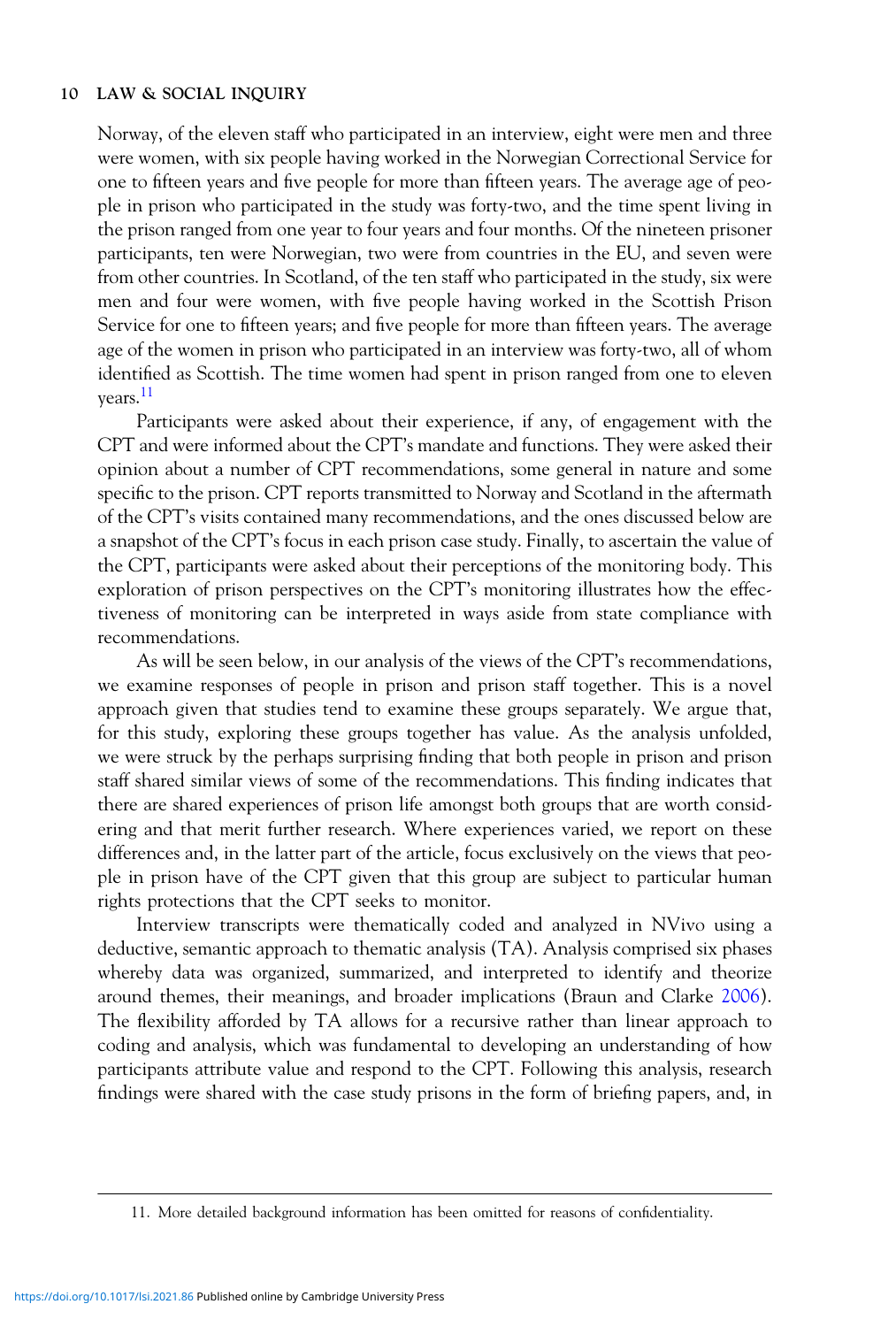the case of HMP Edinburgh, the first author prepared an accompanying presentation that was shared with the prisoner population by way of the in-cell prison channel.<sup>12</sup>

# CPT RECOMMENDATIONS FROM THE PERSPECTIVE OF PEOPLE IN PRISON AND STAFF

A key theme to emerge from the data concerned the conflict between certain CPT recommendations and the views of people in prison and prison staff on whether the action suggested was necessary or indeed desirable. As described above, the growing literature on responses to the CPT recommendations focuses on state-level activity. The CPT itself advocates for measuring state implementation of its recommendations as this is one way to explore the effectiveness of monitoring (CPT [2015\)](#page-28-0). However, as this analysis shows, implementation does not necessarily mean that a recommendation is effective, especially in situations where it might not be beneficial or appropriate to implement a CPT recommendation. The following se is effective, especially in situations where it might not be beneficial or appropriate to implement a CPT recommendation. The following sections explore prisoner and staff the implications of CPT recommendations when implemented in the prison. Prisoner and staff responses to CPT recommendations are presented alongside state responses, which are characterized according to the typology set out by Lappi-Seppälä and Koskenniemi [\(2018](#page-29-0)) and Daems [\(2017](#page-28-0)): agreement; denial/disagreement; non-compliance; evasion; and information provided. The intention of exploring recommendations from the perspective of those living and working in prison is to identify areas where these actors may not agree or may have alternative suggestions in response to CPT recommendations. In instances where there are challenges to the benefit of a CPT recommendation, questions arise about assessing the effectiveness of monitoring through the prism of state compliance.

## CPT Recommendations and a Norwegian Prison

The Norwegian prison system is often heralded as exhibiting a specific "Scandinavian exceptionalism" in its approach to humane imprisonment. However, scholars encourage caution against this conceptualization of Norwegian prisons, instead referring to them as systems of control and pain delivery (Dullum and Ugelvik [2012](#page-28-0)). The CPT has carried out six visits to Norway since 1993, and while acknowledging the merits of the Norwegian model of imprisonment, the CPT has also been key to advancing reform.

This section introduces two recommendations issued to the Norwegian government following the CPT's visit to Norway in May and June 2018. These recommendations deal with the practice of medication distribution and the process for conducting strip searches. Through examining the state response alongside prisoner and staff perceptions of these recommendations, it becomes possible to raise questions

<sup>12.</sup> The original project included in-prison workshops as a way to share findings with prisoners and staff. Due to COVID-19-related restrictions on travel and visits to prisons, workshops were not feasible, and alternative arrangements were made to ensure in-prison dissemination.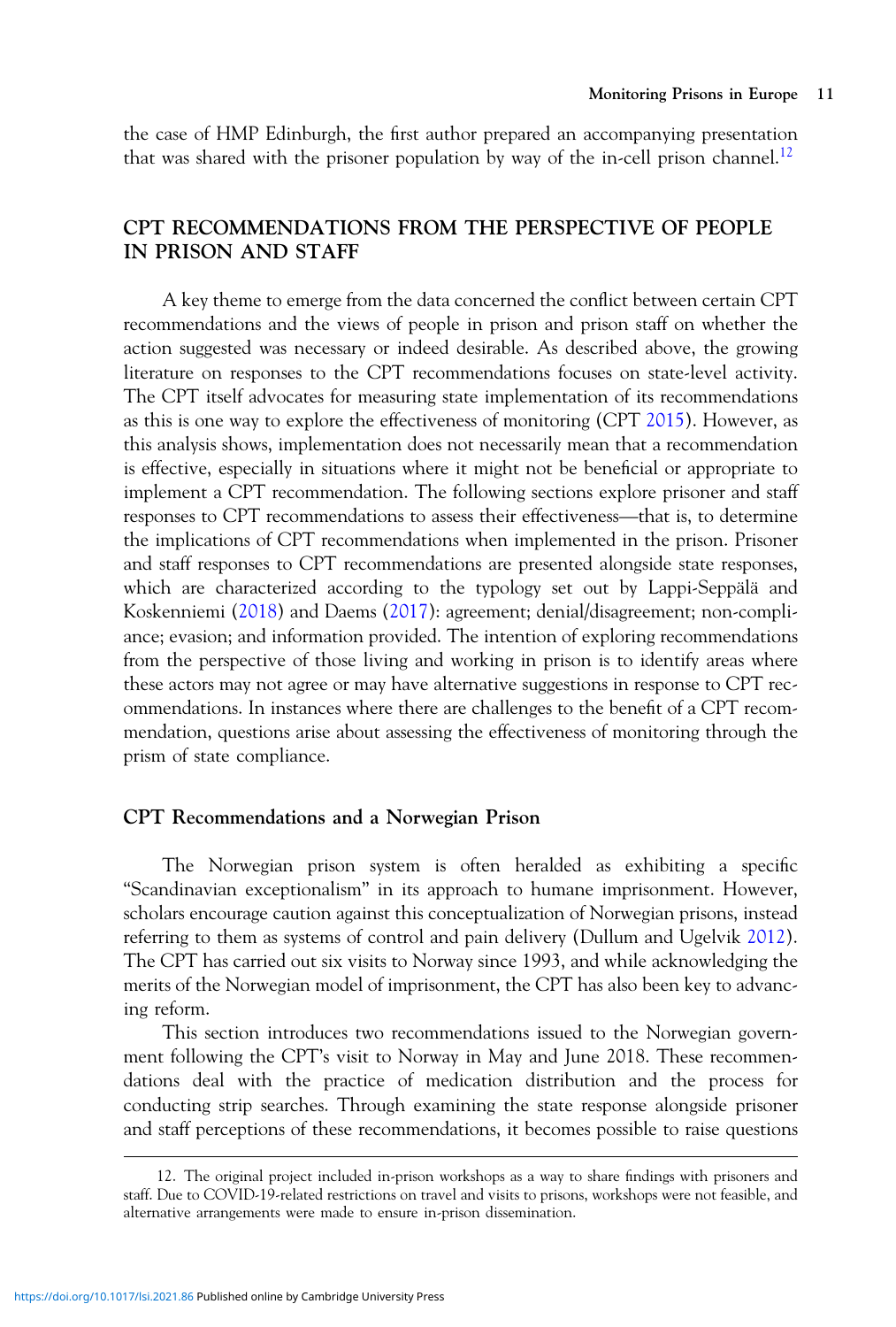about the effectiveness of CPT recommendations. That is, do people responsible for prisons and those living and working in prison agree with the CPT's approach? If not, what are the implications of the CPT's recommendations, and how could the CPT improve upon its approach? Though this analysis is rooted in specific recommendations for particular prisons, the findings presented here raise broader questions about how the activities of prison-monitoring bodies are grounded.

## Medication Distribution by Staff

Ullersmo Prison relies on prison officers to distribute prescription medications to prisoners on the evenings and the weekends because there are no health-care staff available to carry out this duty during these times. The CPT had "misgivings" about this practice and recommended that "prescribed medicines should preferably be distributed in all prisons by qualified health-care staff" (CPT [2018](#page-28-0)c, 90). The Norwegian government did not agree with this recommendation, which can be characterized as denial/ disagreement, according to the typology set out by Lappi-Seppälä and Koskenniemi [\(2018](#page-29-0)) and Daems ([2017\)](#page-28-0). Instead, it insisted that, in situations where a prisoner is deprived of medicine for safety reasons, prison officers are tasked with providing practical assistance in distributing medication rather than health-care provision. The government explained that officers are trained in this practice, but it conceded that more could be done to coordinate with the health-care authority to assist with officer training (CPT [2019b](#page-28-0), 23). While some prisoners had no opinion or did not know about this recommendation, mainly because they had no experience of receiving medication from prison officers, there was general agreement with the recommendation across both the prisoner and prison staff participant cohorts. In fact, all members of staff who participated in the study agreed with this recommendation, which was attributed to them being unaware of the types of medication they were distributing (a confidentiality measure) and therefore being unable to answer questions or respond to problems. One member of staff explained: "Yeah, I hate that practice. I get angry every time I work in the weekends and morning shift and I have to give out medicine because we're not trained in that area and we're not quite sure what we're giving out" (020NOR; staff). Prisoners who agreed with this recommendation largely did so on the same grounds as staff. For example, "I think that's a good one because I've seen first-hand that the guards are not helpful, I guess. If an inmate wants to or needs to change medication, they can't do that" (014NOR; person in prison [PIP]).

Interestingly, a number of prisoners determined that there were much more important health-care-related issues worth addressing than medication distribution. Long wait times to access treatment were a repeated concern, as one prisoner explained: "They (the CPT) missed for example this long waiting list, they miss it.  $\ldots$  I don't care if it's the officer there (distributing medication)" (005NOR, PIP). Similarly, prisoners expressed frustration with the provision of mental health care in the prison:

I needed psychology. But I write a note, but I didn't get answer. ::: But I told you, my body no problem. I can get pain, no problem, two months. I can wait for appointment, doctor appointment. But psychology is very difficult because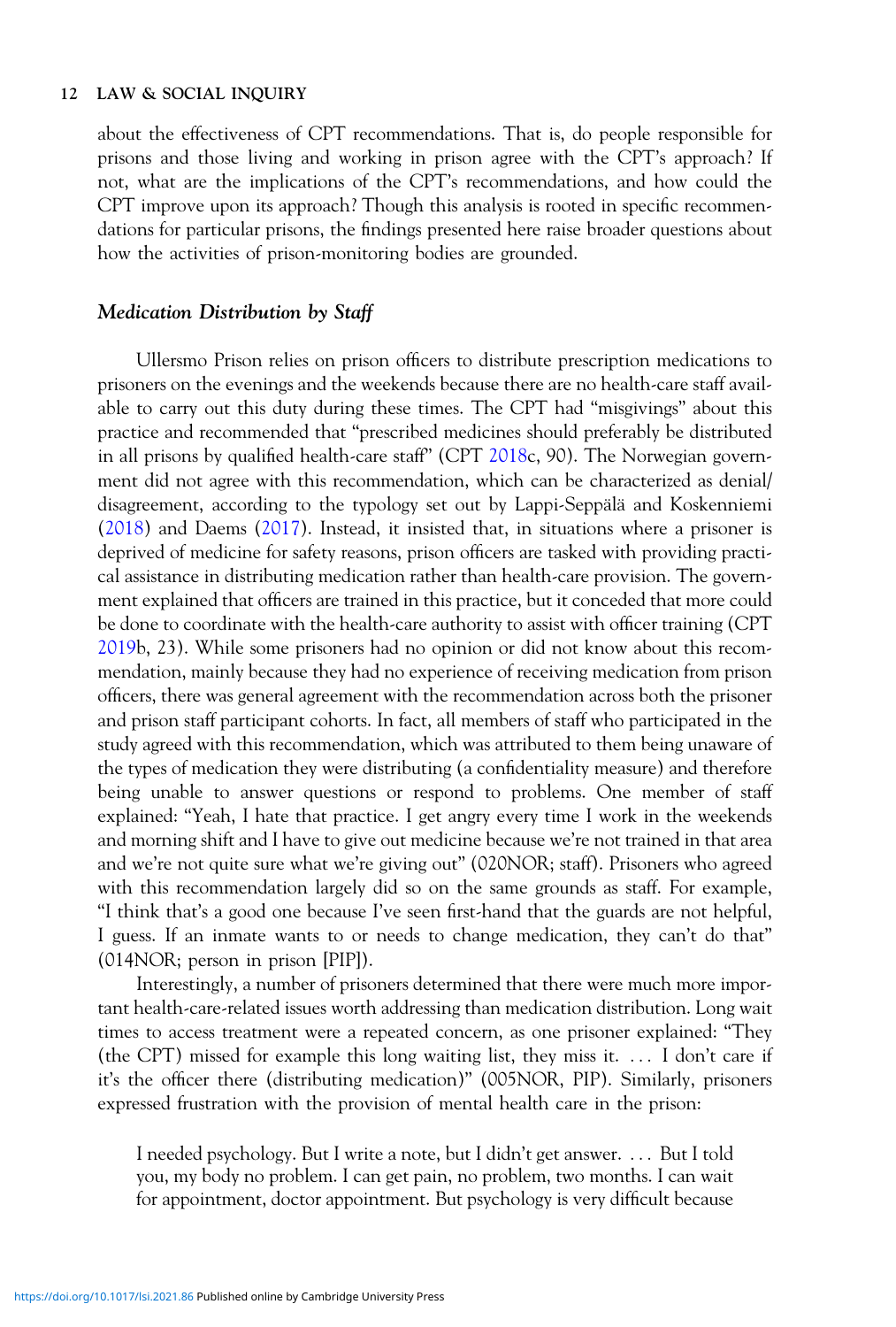I need - some night I can't sleep. I had many problems. One month, two months, I was depressed. After I had one nurse, (name removed) she's very good. She helped me. She helped me about that problem I had. Anyway, it's difficult to get psychology. I want to tell this. (015NOR, PIP).

The CPT addressed the need for Ullersmo Prison to recruit an additional full-time psychologist in its report, but it did not commit extensive attention to this issue (CPT [2018c](#page-28-0), 43).

In responding to this CPT recommendation, the Norwegian government expressed disagreement with the CPT's critique of the practice of medication distribution, ultimately replying that the task was the responsibility of the national health-care authority and not that of the prison service. However, people living and working in prison largely agreed that doing away with this practice would be of benefit to the prison. The responses to this recommendation indicate the CPT's approach to the practice of medication distribution in the prison would be effective and of benefit to the prison. However, interviews with prisoners revealed that this recommendation does not necessarily address a pressing issue in the prison and that the CPT's attention may have been more beneficial if it was to substantively address access to health-care services in Ullersmo Prison.

These findings provide evidence of the importance of recommendations being grounded in the lived experience of those living and working in prisons. In this case, the CPT's perspective chimed closely with that of staff and prisoners. However, the official state-level response was one of "denial/disagreement," suggesting that those officials who drafted the reply to the CPT were not in agreement with these prison-level perspectives or did not consult them. Here, we see a considerable disconnect between the formal state position and that of those who live out the reality of the circumstances giving rise to the recommendation. This may not be wholly unsurprising, but it shows the importance of close attention to the nuanced position behind a formal response to prison monitoring. However, it is also notable that the matter that the CPT elevated to the status of a recommendation was not the most important issue in the area of health care for people in prison. This suggests the need not only for prison-monitoring bodies to consider their methods for ensuring that matters of the greatest concern are optimal but also for more research into when, why, and how there is a gap between what a monitoring body identifies as a critical issue and what issues those in prisons view as having the highest importance.

## Strip Searches

Strip searching is a significant part of daily life in Ullersmo Prison, whereby prisoners are subjected to searches before and after all visits. The CPT recommended three changes to this practice: (1) that prisoners be informed in advance about the possibility of undressing in stages when considered necessary; (2) that strip searches must only be performed by staff members of the same sex as the prisoner; and (3) that searches be conducted only on the basis of an individual risk assessment (CPT [2018](#page-28-0)c, 106). The Norwegian government responded to each component of this recommendation,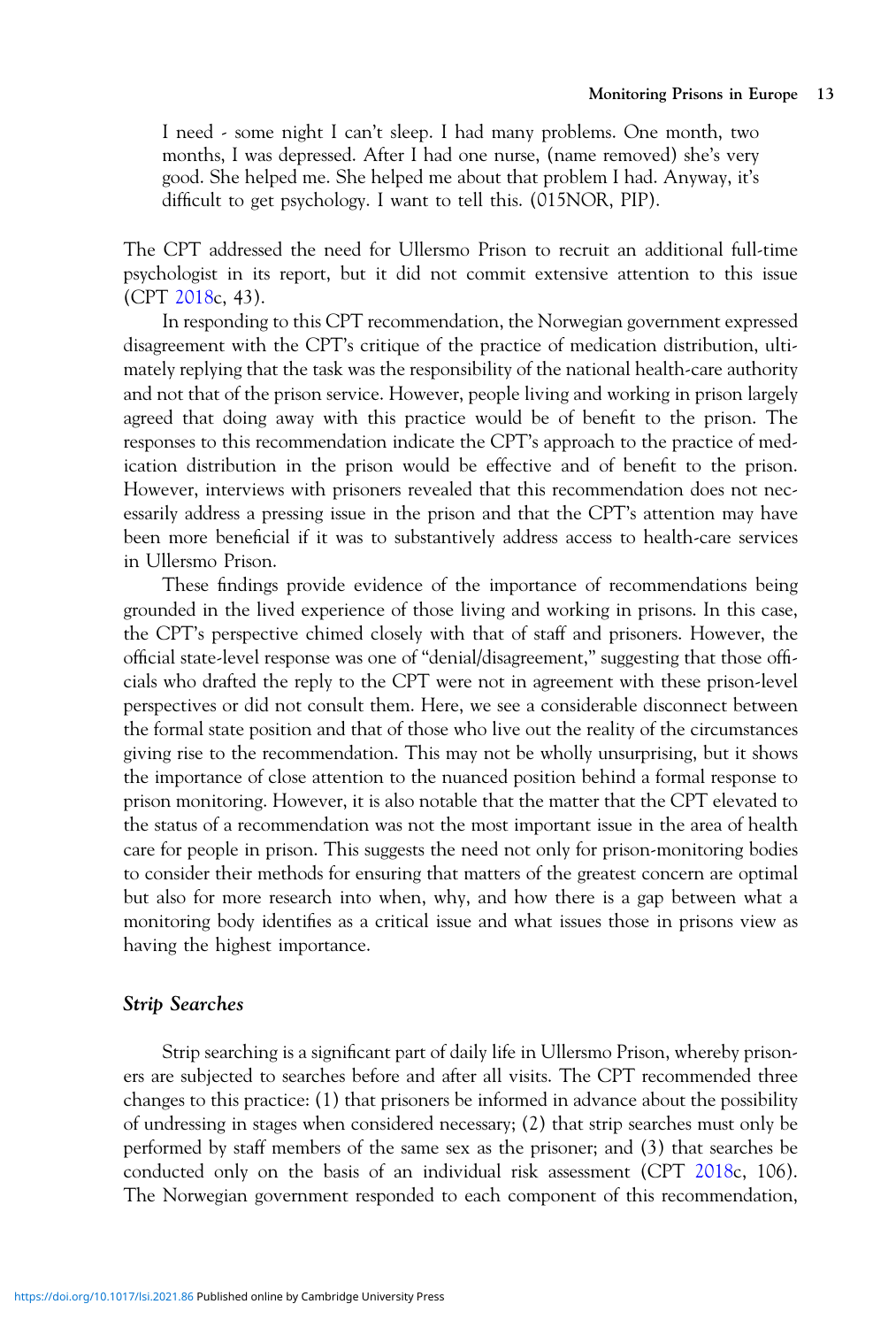but it first noted that the practice was performed in compliance with applicable legislation, which requires that searches be performed "in a way that causes least possible embarrassment or humiliation to the prisoner." That being said, in response to the first recommendation about undressing in stages, the government contended that a "twostage strip search would create more security challenges"; this response can be characterized as denial/disagreement. The government then reminded the CPT of the underlying purpose of the rules governing strip searches, "which is to maintain security at the prisons" (CPT [2019b](#page-28-0), 30–31).

In response to the CPT's recommendation on same-sex strip searches, the Norwegian government agreed in principle and noted that, in some cases, it would be impossible to guarantee implementation of this recommendation due to issues with staff availability and scheduling. The government further commented that, in the event that a strip search has to be performed by a person of the opposite sex, another person must be present during the search. Given that the Norwegian government's response<br>does not contest the CPT's findings but, rather, determines that it is not possible to<br>amend the practice, this response can be characterize does not contest the CPT's findings but, rather, determines that it is not possible to amend the practice, this response can be characterized as non-compliance. The final denial/disagreement response from the state. It asserted that strip searches can be conducted "as a matter of routine or on a random basis," meaning that "neither suspicion nor specific grounds are necessary conditions for conducting examinations." The Norwegian government rejected the CPT's recommendation in this regard based on its assertion that strip searches "should not be a matter of in Norwegian government rejected the CPT's recommendation in this regard based on its assertion that strip searches "should not be a matter of individual assessment in each damental requirement for maintaining security in Norwegian prisons" (CPT [2019](#page-28-0)b, 30–31).

Unlike the previous recommendation, whereby the CPT, people in prison, and prison staff were in agreement, the CPT is somewhat at odds with both the state and the perspective of staff and people in prison concerning the practice of strip searching, though there is nuance here also. With respect to the first element of the recommendation to undress in stages, prisoners and staff agreed that this practice was beneficial. In some cases, participants explained that this suggested change was already being practiced in the prison. One member of staff commented: "Yeah, changing. First the shirt, undershirt, then the trousers, ::: not total naked anymore" (018NOR, staff). People living in the prison noticed recent changes to this practice and attributed the changes to the CPT: "So this, last thing you said, they have recently started to do. Some of them have asked them to take this on and keep this off" (011NOR, PIP). Another prisoner commented: "For sure they didn't think about it themselves. 100% sure they didn't wake up one day, ah I think we will do this search. They got it from (the CPT) for sure" (007NOR, PIP).

The issue of same-sex searches received similar agreement, with prisoners and staff noting that in the event that a woman is present during the strip search of a male prisoner she turns her back as necessary. Notably, one staff member remarked that this recommendation is not as easily implemented as might be expected because it is not always clear that a prisoner would prefer a same-sex strip search. The staff member explained: "Sometimes they want women, because they have been abused by men, or they don't like young men, or something like for their pride" (031NOR, staff). This person also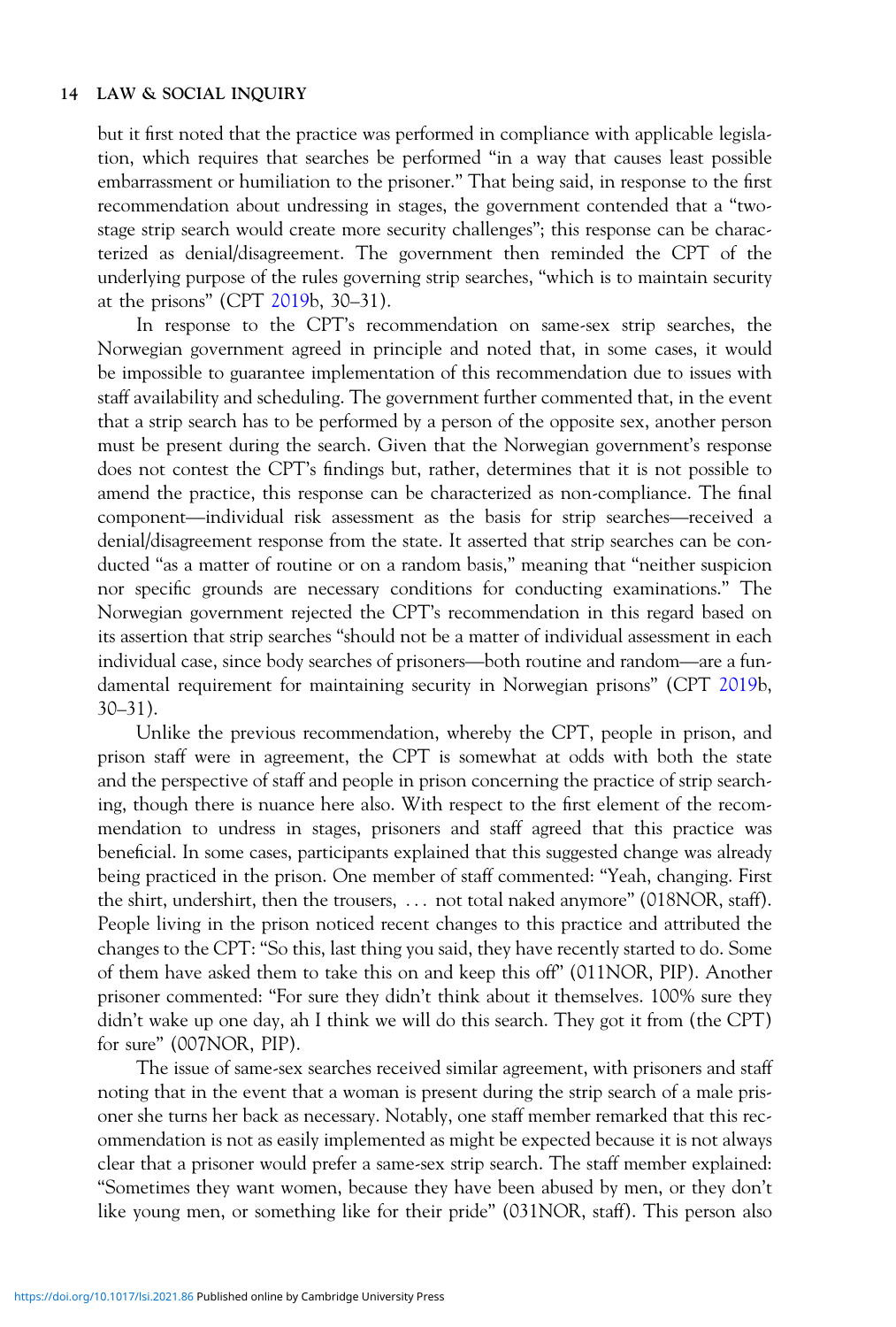commented on experiences of strip searches for transgender people in prison, which were illustrative of the challenges associated with this recommendation. Monitoring Prisons in Europe<br>
Internal recommendation experiences of strip searches for transgender people in prison, which<br>
Integard to the final recommendation—to conduct strip searches only on the basis

commented on experiences of strip searches for transgender people in prison, which<br>were illustrative of the challenges associated with this recommendation.<br>In regard to the final recommendation—to conduct strip searches on and staff that the CPT's approach would not be of benefit to the prison. Many prisoners pointed out the complications that such a practice would create within the prison environment and culture. These included prisoners feeling targeted for being "risky" and therefore being treated unfairly as well as challenges with prisoners bullying each other to bring in paraphernalia and drugs. Prison staff shared the same concerns: "I don't think it's practical and I think you would get pressure against inmates who don't deserve to get that pressure. Because the system out here, we have our things and the inmates have their system, so I think that would, especially the weaker people are low risk and (will) be under more pressure to do it for them" (018NOR, staff). Those prisoners who did agree with this recommendation did so on the grounds that they wanted to see drugs removed from the prison. However, they also acknowledged that strip searching is not effective at stopping drugs from entering the prison: "Because, when you are in, you learn about how things come in. And everybody knows the strip search, everybody knows how to avoid. And those things, they can't do nothing about anyway" (014NOR, PIP).

When asked about preferable alternative methods for selecting prisoners to undergo a strip search, prisoners either responded that no one should be subjected to this practice or that people should be randomly selected: "Yeah, random. So you go and nobody know if I tell you that you are weak (and) I tell you to bring it in. I don't know if you're going to get catch or not, you know? So, it's random" (009NOR, PIP). Prisoners who disagreed with the CPT's recommendations on how best to conduct strip searches did so on the basis that they did not agree with or challenged the utility of the practice of strip searching; the recommendations were therefore a nonstarter for these participants. Any effort to improve the process was not of value to them as they disagreed fundamentally with the practice itself:

I don't agree with anything. I mean, we are here for doing time and we are not here to be humiliated by these fucking uniformed pricks. And, as long as you behave due to the regulation, it shouldn't be necessary. (023NOR, PIP)

I would say this, how I told you, I would ask them straight, show me how many, things you found last month, one paper and show me how many people you strip searched and how many things you found. And then you have to ask yourself, where is the security in all of this. (011NOR, PIP)

The analysis presented here raises important questions about the utility of the suggested changes concerning strip searching as well as concerning how recommendations are formulated. With this three-part recommendation on strip searching, it is apparent that the CPT's findings on this point may not sufficiently account for prison dynamics, resulting in a recommendation that if implemented could cause harm to prisoners rather than help them. The CPT's methodology for developing recommendations remains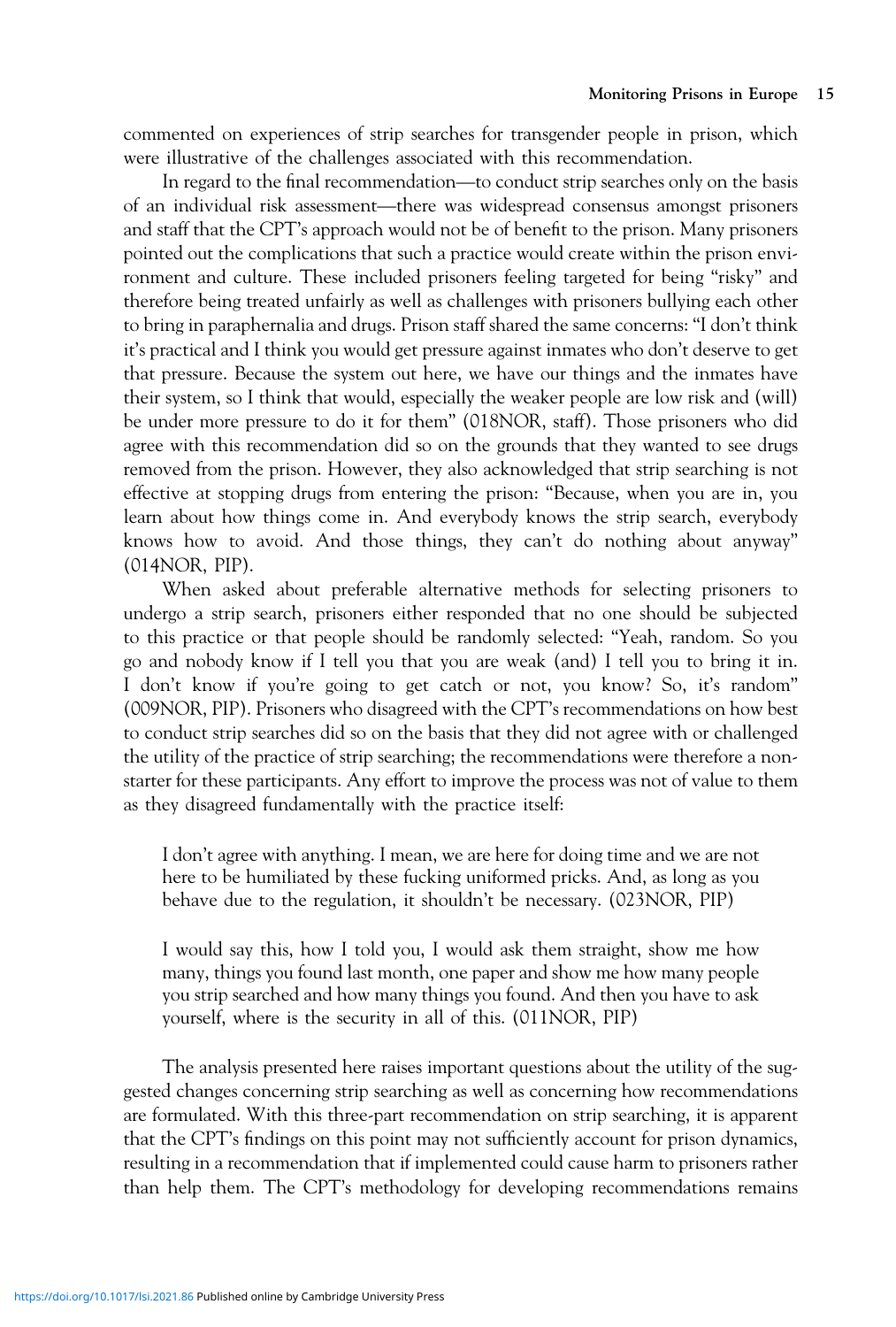somewhat unclear; this research suggests the need to examine closely what people in prison think about a proposed recommendation.

The CPT's standards on the practice of strip searches are reflective of general prison rule standards (Daems [2014](#page-28-0), 81). However, if the Norwegian government were to accept the CPT's individual risk assessment recommendation, the prison environment would be changed significantly, possibly for the worse. There is limited understanding of the policy-making process by which human rights standards are created. By following the consensus position within human rights norms concerning strip Expression, the CPT has suggested changes that would not be welcomed by many of those most acutely affected by such intrusive practices. Further research is necessary to see how widely this perspective is shared, but this most acutely affected by such intrusive practices. Further research is necessary to see how widely this perspective is shared, but this research raises questions about the empirsufficiently inclusive or practice-informed manner? We see a considerable disconnect here between human rights standards as drawn up by elite actors and those with lived experience. As Patrick Ewick and Susan Sibley [\(1998](#page-28-0)) and, in the penal context specifically, Lori Sexton ([2015,](#page-29-0) 18) have shown, law is not a "fixed, remote entity that influences society in unidirectional ways." This insight is apt to describe interactions between human rights protections, a monitoring body tasked with assessing the implementation of those protections, and people in prison.

These findings also speak to the work of Piacentini and Katz ([2017,](#page-29-0) [2018](#page-29-0)) by providing a rare examination of how prisoners feel about their rights in one of the most sensitive areas of penal experience, indicating a discordance between formal rights protections and their views. More fundamentally, they lend credence to Armstrong's (2018, 411) position that human rights structures can, perhaps unintentionally, enhance the grip of penal power: "[N]ow that such frameworks and standards have taken hold and come to be the means of understanding good penal policy and practice, it is timely to consider their productive capacity." To this statement, we can add the need for specific engagement between drafters of human rights standards and the experience of those who experience strip searching. Kitty Calavita and Valerie Jenness (2014) further describe people in prison and staff speaking different languages or speaking past each other when it comes to the understanding of rights. We can now add that outside agencies tasked with supporting human rights promotion in prison may also be speaking across these discourses, introducing concepts, strategies, and suggestions that may not align with the needs of those people they seek to protect. This phenomenon of "unintended consequences," of course, is not limited to prisons, though there are multiple examples of court interventions in poor prison conditions ultimately cementing the presence of those regimes (Schoenfeld [2010](#page-29-0); Guetzkow and Schoon [2015](#page-28-0)).

This finding also provides further evidence of the need for nuance in understanding effectiveness in prison monitoring. Here, the implementation of this particular recommendation might be viewed as a success in terms of state compliance, but the effects of such a change in practice may not provide the best outcome. By incorporating the perspectives of prisoners and prison staff to examine the CPT recommendations, it therefore becomes clear that state implementation of recommendations is not necessarily a strong indicator of the effectiveness of monitoring, and other ways of examining effectiveness that may include the perspectives of whether changes would have improved, or have improved, the lived reality of penal practice are also needed.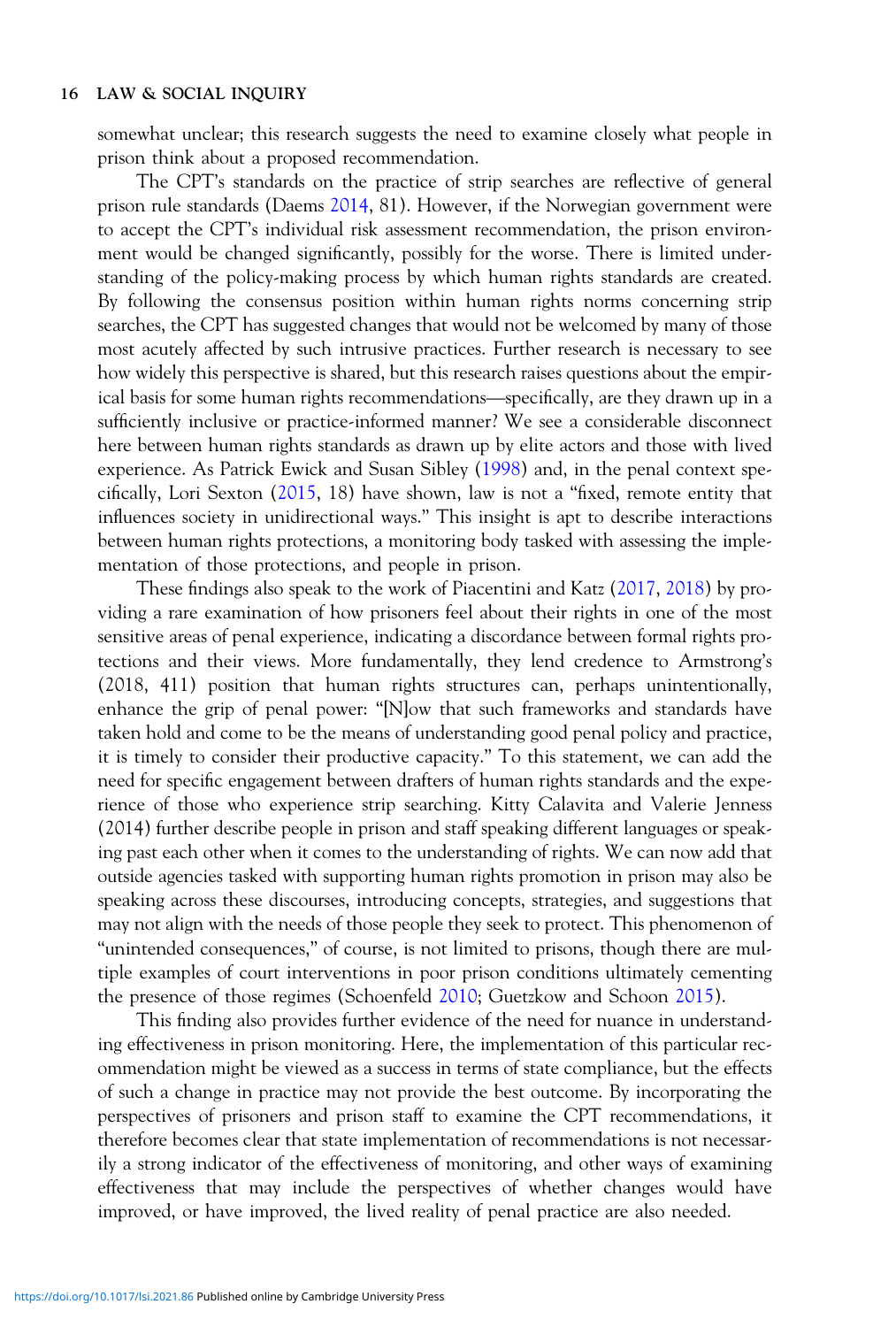## CPT Recommendations and a Scottish Prison

The CPT has visited Scotland on seven occasions since its first visit in 1994. The 2018 visit was especially informative because the CPT focused on the treatment and The CPT has visited Scotland on seven occasions since its first visit in 1994. The 2018 visit was especially informative because the CPT focused on the treatment and conditions of women—a necessary task given long-standing of the Scottish Prison Service to the imprisonment of people in women's prisons (Corston [2007\)](#page-27-0). This section examines two CPT recommendations, addressing equal access to activities and admission screening for gender-based violence, in order to determine how the Scottish government and people living and working in HMP Edinburgh respond to, and perceive of, their benefit.

## Equal Access to Activities

In the prison selected as a research site in Scotland—HMP Edinburgh—women comprise a minority population amongst a larger male prisoner demographic; access to resources is therefore a challenge that disproportionately impacts women. To address this, the CPT recommended an "increase (in) the places available for work and purposeful activities for all categories of women prisoners at Edinburgh Prison to ensure that all women prisoners can benefit from these on an equal basis to male prisoners" (CPT [2018b](#page-28-0), 102). The government responded in what can be categorized as agreement by conceding that the number of prisoner categories in the prison makes it difficult to provide equality in all aspects of the prison regime but that efforts were being made to offer additional programs to women. Further, the response acknowledged that "the Unit Manager for Ratho Hall has been tasked with increasing provision using creative approaches" (CPT [2019](#page-28-0)c, 62–63).

As might be expected, prisoners and staff agreed with the CPT's recommendation to increase access to activities for women. Women living in HMP Edinburgh expressed frustration at the lack of access to work and activities and the compound effect this had on women's confidence and their financial situation in the prison:

Totally agree. There's no work for the lasses. There's not much education. The guys get it all. It's literally them that get  $\ldots$  because they say it's a man's jail, they come first and they take priority over everything. So, the lasses do,

like there's only two work parties, woodwork and cards. (029SCOT, PIP)<br>(Give) other people jobs to get out of their room and feel better. Helps the<br>confidence, motivation—there's not a lot of jobs for us. (020SCOT, PIP) (Give) other people jobs to get out of their room and feel better. Helps their

And it would help girls with their money because a lot of girls don't get people putting money in for them so they only have their small cell wage. (022SCOT, PIP)

A number of staff, however, expressed mixed feelings about what implementation of this recommendation would actually look like. One staff member responded: "We can't get the males out to work that need to go out to work, let alone getting the females.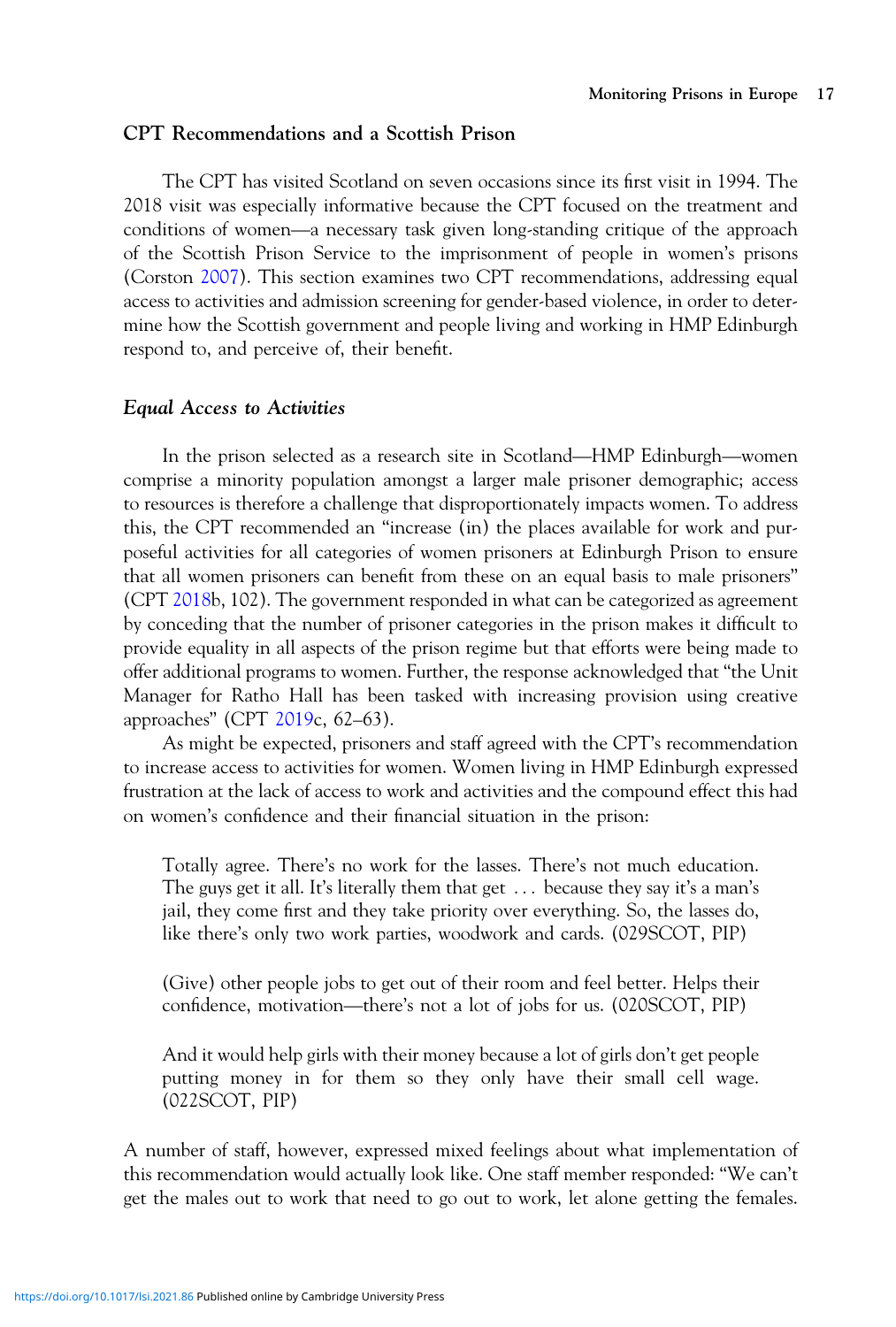So, the balance seems to be yeah, we'll all be the same, we'll all be locked up. That's the equality, yeah, which is not really where we want to go. Yeah, you're all equal, you're all locked up" (003SCOT, staff).

With this CPT recommendation, the best of intentions are clear: the CPT would like to see women's access to activities be improved. However, an unintended consequence of this recommendation, if it were to be implemented with the goal of achieving formal equality, may be a decrease of access to activities for more prisoners at HMP Edinburgh. While prisoners and prison staff, and government alike, largely agreed with this CPT recommendation, they also exercised caution in how it would be implemented that is, equality cannot be the objective because the consequence would be detrimental. Here, we see the importance of both understanding and acknowledging the views of prison staff when formulating recommendations. Understanding the practical constraints on action could enhance monitoring bodies' approaches to dialogue with the authorities. That said, however, the blame for reducing overall human rights standards in response to a recommendation cannot be laid at the foot of the CPT. There are multiple examples internationally of legal cases taken to vindicate rights having the perverse consequence of reducing rights protection, with Malcolm Feeley and Van Swearingen ([2004,](#page-28-0) 466) arguing that prison litigation in the United States has resulted in the bureaucratization of prisons and the enhancement of penal authority.<br>While there is no evidence that the Scottish prison authorities would reduce, or have<br>reduced, access to activities for men in HMP Edinbu While there is no evidence that the Scottish prison authorities would reduce, or have reduced, access to activities for men in HMP Edinburgh in order to ensure equality of this recommendation indicates the importance of careful attention to how the actions of rights-protecting bodies can be responded to in ways that do not promote their aims.

## Admission Screening

All women in HMP Edinburgh are first admitted into the Scottish Prison System through Cornton Vale and Grampian prisons. As a result, all people living in the women's wing of HMP Edinburgh had experienced the admissions process at one of these prisons. The CPT noted inadequacies in the admissions process and recommended that it be further developed "to take into account the vulnerabilities of women prisoners." To do this, the CPT recommended the admission screening process be amended to "include a history of any sexual abuse and other gender-based violence" as a means to "inform care plans and prevent re-traumatisation" (CPT [2018](#page-28-0)b, 86, 116). In its response, which can be characterized as agreement, the Scottish government noted ongoing efforts of the prison service to provide support to women upon admission as well as to include questions on "sexual abuse" and "gender-based violence" within the screening process (CPT [2019c](#page-28-0), 130).

However, prisoners and prison staff had mixed opinions about the utility and value of this recommendation because they were unsure if the admission screening process is the right time and place to address these issues. This was, in part, because prisoners may experience a sort of "entry shock" upon admission to prison and may not feel prepared to discuss sensitive issues at that time (Wright, Crewe, and Hulley [2017](#page-30-0), 231). Prisoners and staff noted on several occasions that it may be more appropriate to discuss abuse and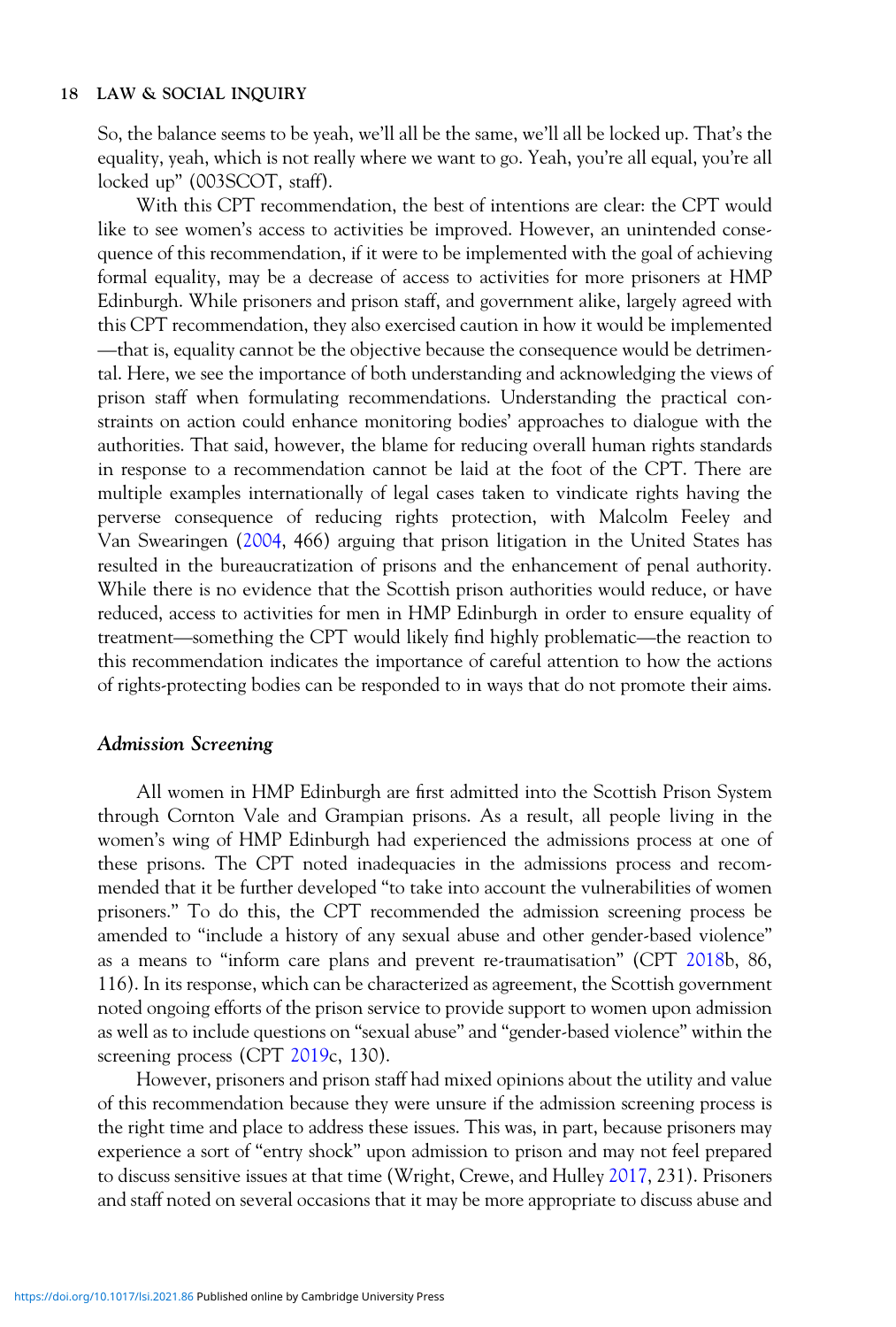violence at a different time, when newly admitted prisoners may feel more comfortable. Some prisoners expressed the idea that the topics of sexual abuse and violence should be handled by someone aside from a prison officer or a fellow prisoner. However, all interviewed prisoners agreed that, despite the challenges of time and place, this recommendation was worthwhile if amended to address these problems. For example, one prisoner explained: "If I first came into prison and on reception they said, 'Have you been abused? Have you been in an abusive relationship?' I'd be like, 'Wait a minute, who are you? Why are you asking me that? Why? What's it got to do with you?' But, it should be somewhere. I think it should be somewhere" (027SCOT, PIP).

Interestingly, a small number of prison staff were the only participants to completely disagree with this recommendation. This was because, as also noted by prisoners with mixed opinions, these prison officers thought they might not be best suited to undertake this responsibility:

I don't think there's enough people with the relative experience to actually get that across to the prisoners and to take that information in. ::: Imagine if you've just come into prison, I'm the first face you see, and I go, "have you had any other previous sexual assaults? Have you been, were you sexually assaulted when you were younger?" Nah, sorry, but that's not for me. (008SCOT, staff)

One member of prison management suggested that the CPT might advocate a different approach to avoid asking newly admitted women overly sensitive questions: "Rather than screening as such for that sort of traumatisation we should develop a process that just says - let's assume that everybody's had some sort of abuse in their past - and then that sort of means that we're not retraumatising people by some of that process" (005SCOT, staff). The point made here is fundamental because it suggests a deeper examination of systemic problems of traumatization within the prison context, something that this CPT recommendation does not address.

The CPT has increasingly adopted this recommendation as a standard by which it examines prison admission screening processes for women. In fact, the CPT recommended similar changes to prison admission processes in Northern Ireland (CPT [2017\)](#page-28-0), the Czech Republic, Romania (CPT [2018](#page-28-0)a, [2018](#page-28-0)d), and Denmark (CPT [2019a](#page-28-0)). However, interviews with people living and working in HMP Edinburgh – Ratho Hall reveal problems with executing this recommendation as it is currently articulated. Further, given the challenges associated with unmet need for mental health-care provision in prisons (Forrester et al. [2018](#page-28-0)), a recommendation such as this, if implemented, may lead to unintended negative consequences and traumatization for which there is no available, or lacking, treatment and care.

This finding provides further evidence of the importance of taking into account the perspective of people in prison and staff when creating recommendations and human rights standards. These products of elite actors require careful consideration of how they are to be implemented in practice. As such, the deliberations of those creating these human rights instruments would benefit from including the views of the groups included in this research. By contributing a novel approach that is inclusive of the views of people in prison and prison staff to assess the CPT recommendations, this research also problematizes the idea that the simple implementation of a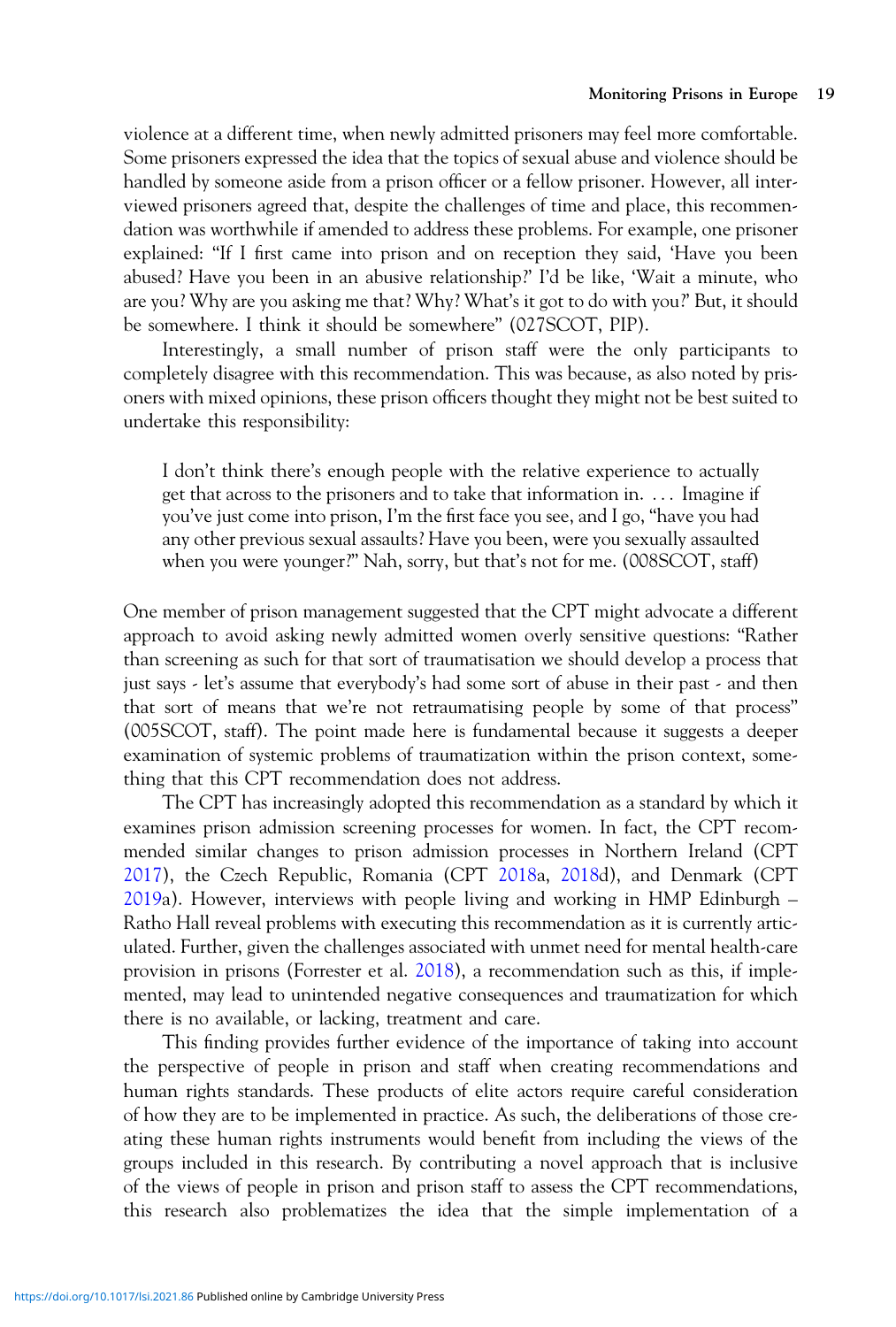recommendation means monitoring is effective. In some situations, implementation may even cause challenges for the prison, as illustrated with the two examples above. Stand-alone assessments of state responsivity to CPT recommendations may not always be suitable to determine the effectiveness of the CPT's human rights monitoring, especially because they do not sufficiently capture the realities of what it is like to live and work in prison. However, as the next section indicates, the recommendation-making activities of the CPT is not the only locus of interest when exploring the views of people in prison and prison staff on its work.

# ASSESSING THE VALUE OF CPT PRISON OVERSIGHT FROM THE PERSPECTIVE OF PRISONERS

Given that the CPT has carried out its monitoring and reporting activities for more than three decades, there is an overdue need to understand how prisoners perceive the value of the CPT. The CPT's engagement with people living in prison is limited to data collection-related interactions, and prisoners are not likely to be provided with the CPT's reports and recommendations. As will be seen, for prisoners, the effectiveness of CPT monitoring is not necessarily attribute CPT's reports and recommendations. As will be seen, for prisoners, the effectiveness of CPT monitoring is not necessarily attributed to its recommendation-making ability but,

Scholarship on the work of oversight bodies tends to emphasize the attributes of independence (Steinerte [2014](#page-29-0)), free access and confidentiality of discussions (UN Subcommittee on Prevention of Torture [2010](#page-30-0); Svanidze [2014](#page-30-0)), but much of this work is drawn from legal analysis or the practical experience of monitoring bodies themselves.<sup>13</sup> A recent study in the Irish context indicates that perhaps these elements of effective prison monitoring may not hold as much value for prisoners as one may think. When asked to select three criteria for good prison inspection, only 36.4 percent of 508 prisoners surveyed across three Irish prisons identified confidentiality as a component of strong inspection. Independence was considered essential to only 29.5 percent of participants, whereas 40 percent of participants considered the surprise nature of inspection visits to be valuable (van der Valk, Aizpurua, and Rogan [2021\)](#page-30-0). Interestingly, for the purposes of this research, recommendation making also received a low "ranking," with only 25 percent of participants selecting this component as a contributing factor to good oversight. While, on the one hand, these figures may indicate prisoners attribute little value to the function of prison monitoring, it may also be reflective of a fairly positive situation in Ireland; these numbers may be very different in other countries.

People in prison have seemingly low expectations of monitoring bodies, particularly in their capacity to upend the ways in which the prison functions and treats people in its care. However, the present study suggests that they nonetheless do attribute value to CPT monitoring. An analysis of the interviews identified three ways in which prisoners articulated the value of the CPT's monitoring:

- its impact on the prison environment during a CPT visit;
- the power to persuade relevant power brokers; and
- the connection it provides to the "outside" world.

13. European Prison Rules.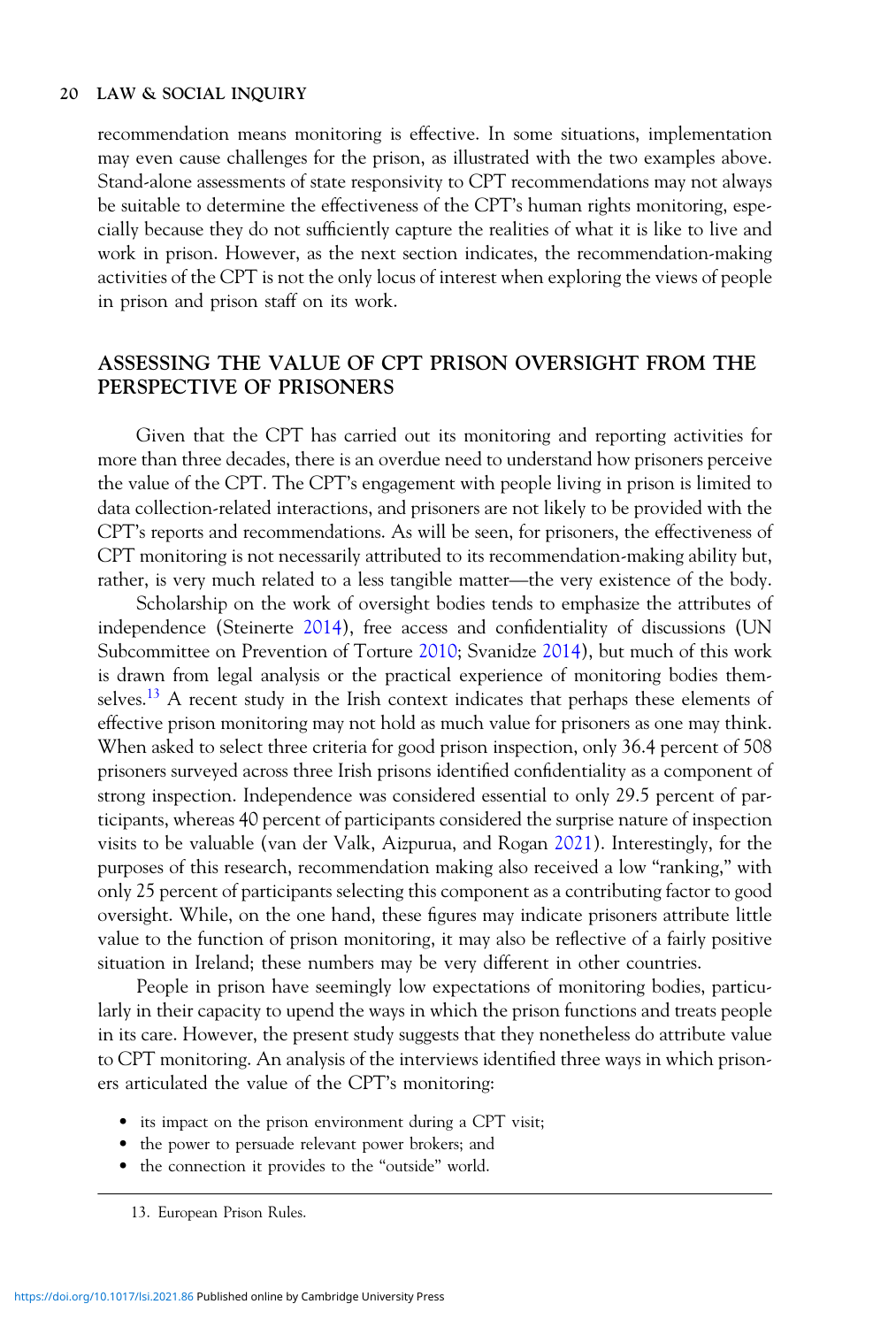Interviews with prisoners in Norway and Scotland revealed that the value of the CPT's prison monitoring is not only conceptualized in terms of the capacity for monitoring bodies to affect change through implementation of recommendations. This is also encapsulated quite clearly by a person living in Ullersmo Prison in Norway: "I don't know if it was waste of time, because I haven't seen any changes, ::: but at the same time, it is good because the more people that talk, the more information they get about how things are" (025NOR, PIP).

## The Value of the Visit

The CPT's visits to prisons are shrouded in a certain mystique, with accounts of the visit methodology, approach, and impact limited to descriptive overviews of the CPT's visit mandate (Evans and Morgan [1998;](#page-28-0) Morgan and Evans [1999](#page-29-0); Bicknell, Evans, and Morgan [2018](#page-27-0)). However, interviews with people living in Ullersmo Prison and HMP Edinburgh revealed that a visit by the CPT, which it considers to be a method of data collection, holds considerable value for people in prison. This can be attributed to the changes that the prison makes in response to the presence of the CPT's delegation. Even for people in prison who had no knowledge of the CPT prior to the interview, there was a sense that because monitoring bodies can visit at any time, prison management performs in a corresponding way. As one person living in Ullersmo Prison said, "just that they know they can be monitored, that's a real impact. ... Even if you are not able to visit so often ... they know it can happen and then they will be sharper" (007NOR, PIP). This is exacerbated when the CPT is actually in the prison. While prisoners suggest monitoring bodies cannot capture the "real prison" because of perceived prison efforts to "hide" or "cover up" problematic issues, this process of "hiding" may be of benefit to people in prison. As a woman living in HMP Edinburgh explained, "Even though they're putting on a front for yous coming, that front getting put on and the jail getting a wee bit of a scrub down before you come, is making it a wee bit cleaner for the folk that are there" (021SCOT, PIP).

However, other people expressed frustration with how the prison "hides" problems in response to monitoring. For instance, a young woman in HMP Edinburgh stated: "It's a big show like, what the fuck is going on, is somebody coming? Aye, stuff has to be put on to make us look better when it has never been done day-to-day, it's just only done for the inspectors coming in" (026SCOT, PIP). A number of prisoners in Ullersmo Prison explained that the international perception of Norwegian prisons as being progressive penal institutions may obfuscate ongoing issues within the individual prisons. For example, a foreign national prisoner in Ullersmo Prison explained: "Actually many European prison they have more bad condition ::: when they (the CPT) come, for example, and see a new building like hotel, for example, they miss the point" (005NOR, PIP).

People in prison placed value on the short-term changes prompted by the expectation of or presence of a monitoring body. While this suggests a certain superficiality or fleeting nature to the value of visits, having a cleaner place in which to live, for example, is not something to be underestimated. This limited view, however, may also highlight the prison's inability to enact sustainable change and question its ability to deal with the underlying factors that led to the problem in the first place. As one participant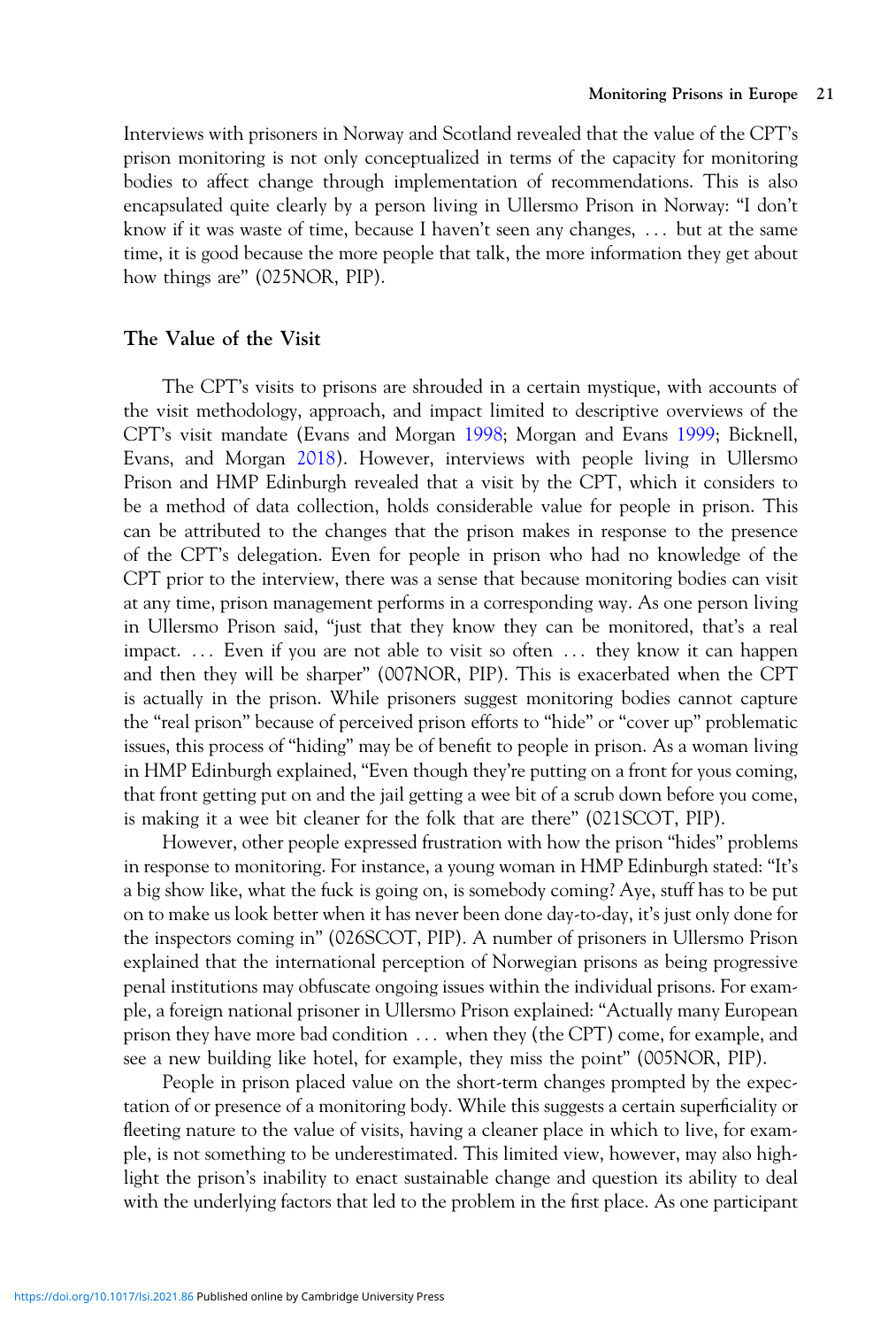put it: "My reaction to it (the CPT) was like when all the inspectors come. It'll change for a couple of days, but then as soon as they're away it'll go back to normal" (024SCOT, PIP).

## The Power to Persuade

The value of CPT monitoring for prisoners is also tied to the capacity of the CPT to influence relevant power brokers, whether that may be through the CPT's dialogue with government and prison authorities or in the ways in which CPT standards can be used as comparators across European states (CPT [1992](#page-28-0)). A general skepticism around government implementation of the CPT recommendations emerged from interview<br>analysis but was often accompanied by a hope that the CPT may be able to wield<br>its power on behalf of people in prison. Given that prisoners are a analysis but was often accompanied by a hope that the CPT may be able to wield its power on behalf of people in prison. Given that prisoners are a minority group that nearly impossible for people in prison to be heard, let alone persuade people to make changes. A person living in Ullersmo Prison referred to the CPT as a "voice outside this minor group" that has the power to persuade based on its acceptance by society (023NOR, PIP). In this way, the concern of the prisoner is translated by the CPT from what was previously considered to be unacceptable, "bad," or invisible to a more bureaucratic, professionalized, "human rights speak"—something much more palatable by society (023NOR, PIP). In this way, the concern of the prisoner is translated by the CPT from what was previously considered to be unacceptabl vehicle for persuasion (Calavita and Jenness [2014,](#page-27-0) 88). Though not speaking about the CPT specifically, a woman in HMP Edinburgh explained how this translation process is of benefit:

Because, a lot of us have got things that we'd love to change in the jail. And obviously we talk amongst ourselves about it, but nothing ever gets done, ::: we'd have people like yourself and that come in and we'd have these interviews. Then as you say, you can look at it and say, right, this is what the prisoners think, so it can get out. (020SCOT, PIP)

The CPT's powers of persuasion also lie in its ability to standardize best practice in terms of imprisonment. When asked if they considered national or international oversight to be more influential, people in prison responded in a variety of ways. Some indicated that local actors, such as independent monitoring bodies, ombudsmen, and inspection bodies, have a closer understanding of the prison culture and societal perceptions of imprisonment and therefore perceived of them as more likely to be effective influencers. However, others commented on the norm-making ability of the CPT and the potential for this to influence governments to act in accordance with CPTsanctioned human rights standards. Reflecting on the question of the impact of the CPT on the Scottish Prison Service, a woman in HMP Edinburgh commented: "I'm hoping that they start looking at all the prisons round the world and going, 'right, why is it so different from here to Norway?'" (027SCOT, PIP). A prisoner in Ullersmo Prison, who had the experience of being imprisoned in other European countries, reflected on the CPT's power to persuade based on its European nature and concluded: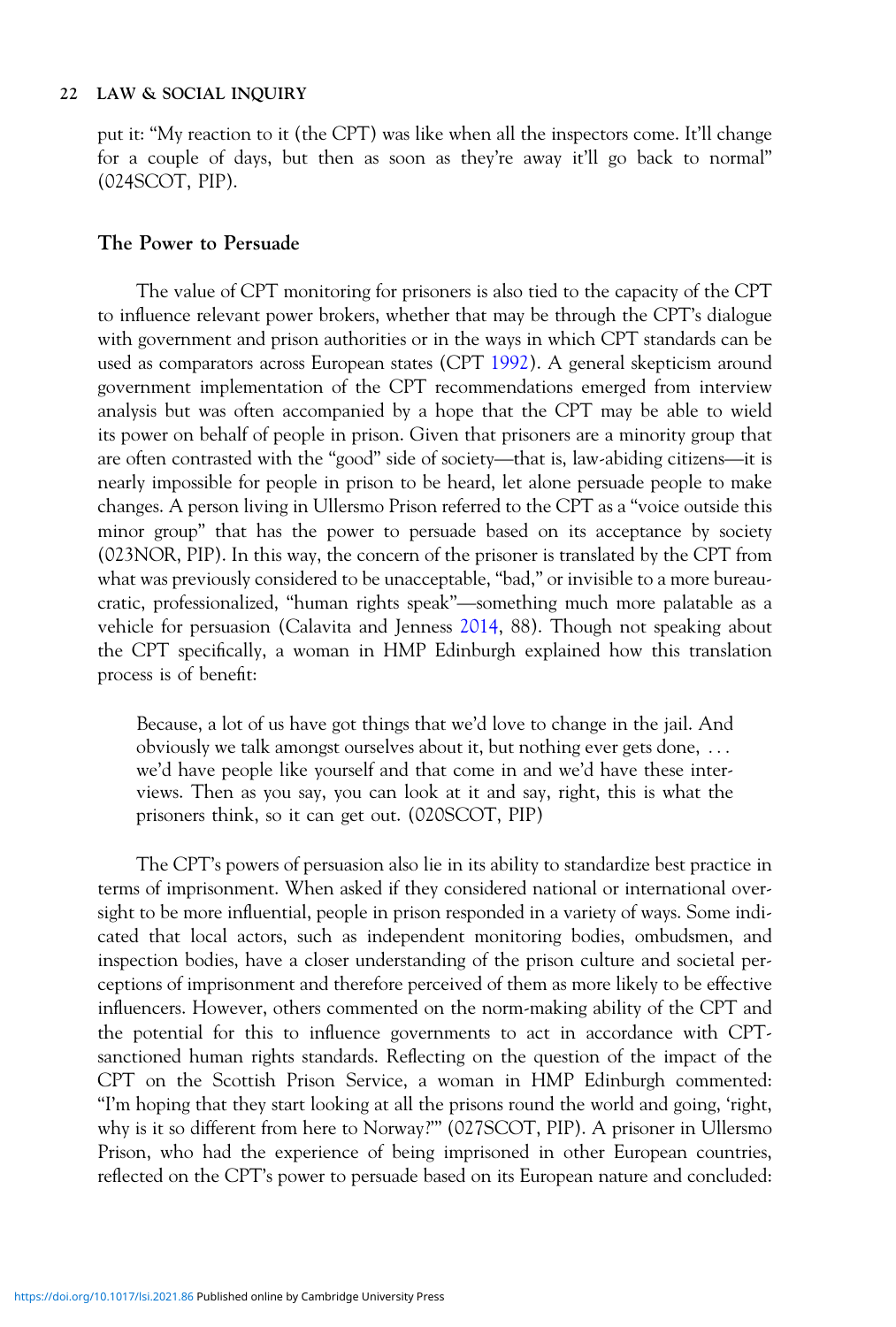"I think that it is good for the rest of Europe too, they also see the standard in Norway. ::: But you have to see all Europe, they have to see Norway, Sweden, Denmark, and Romania you know, they have to see all to see the balance you know" (008NOR, PIP). Another person in Ullersmo Prison shared a similar thought:

What the CPT is doing is good because all prisons are not the same.... So, there is different prisons like in Italy, in other parts of Europe that don't follow the same example as this place. ... They could inspire other prisons to tell them to follow the example of Ullersmo Prison because everyone gets their human rights here. (032NOR, PIP)

This idea was also expressed by a woman in HMP Edinburgh: "I think other countries could see how other jails are all run and work together. What works in one jail might not work in another, but tweaking things and getting ideas from each other to make it all run a better place" (029SCOT, PIP).

The value of the CPT is in many ways derived from its role as a cross-national standard bearer, by which it is possible to compare treatment and conditions in prisons across Europe and ultimately persuade governments to improve their approaches to imprisonment. The ability of an international body to adopt a broad and comparative perspective was also something people thought to be positive, ultimately translating into a push for states with poorer conditions to achieve a higher standard. The diverse nature of prison regimes and national prison standards across Europe poses challenges for the creation of regional human rights instruments and their acceptability across a wide range of states. While this is so, participants in this study considered that meeting this challenge is a valuable endeavor and one that, in their view, ultimately leads to an overall uplift of standards.

## A Connection to the "Outside" World and Feeling Worthy

Given the secluded nature of life behind prison walls, opportunities for people in prison to engage with the outside world are limited. This means that, aside from visits with family, friends, and legal representation and communications with monitoring bodies, prisoners have few opportunities to share concerns and seek assistance outside the confines of the prison. This reality results in prisoners often feeling disengaged from society (Bosworth et al. [2005](#page-27-0)). The connection that the CPT's monitoring affords prisoners with the outside world is both tangible and abstract. People invited to interview with the CPT during a visit to a prison are offered an opportunity to share their experiences with someone who is perceived to have power to persuade external actors. Such an interaction could have considerable value, as asserted by men in Ullersmo Prison:

Yeah it's a good idea. [They] show to us and here is democracy. [The CPT] can ask the inmates inside the prison what's going on here. I think it's a very good idea that they have to come from outside here to speak with every single inmate. (028NOR, PIP)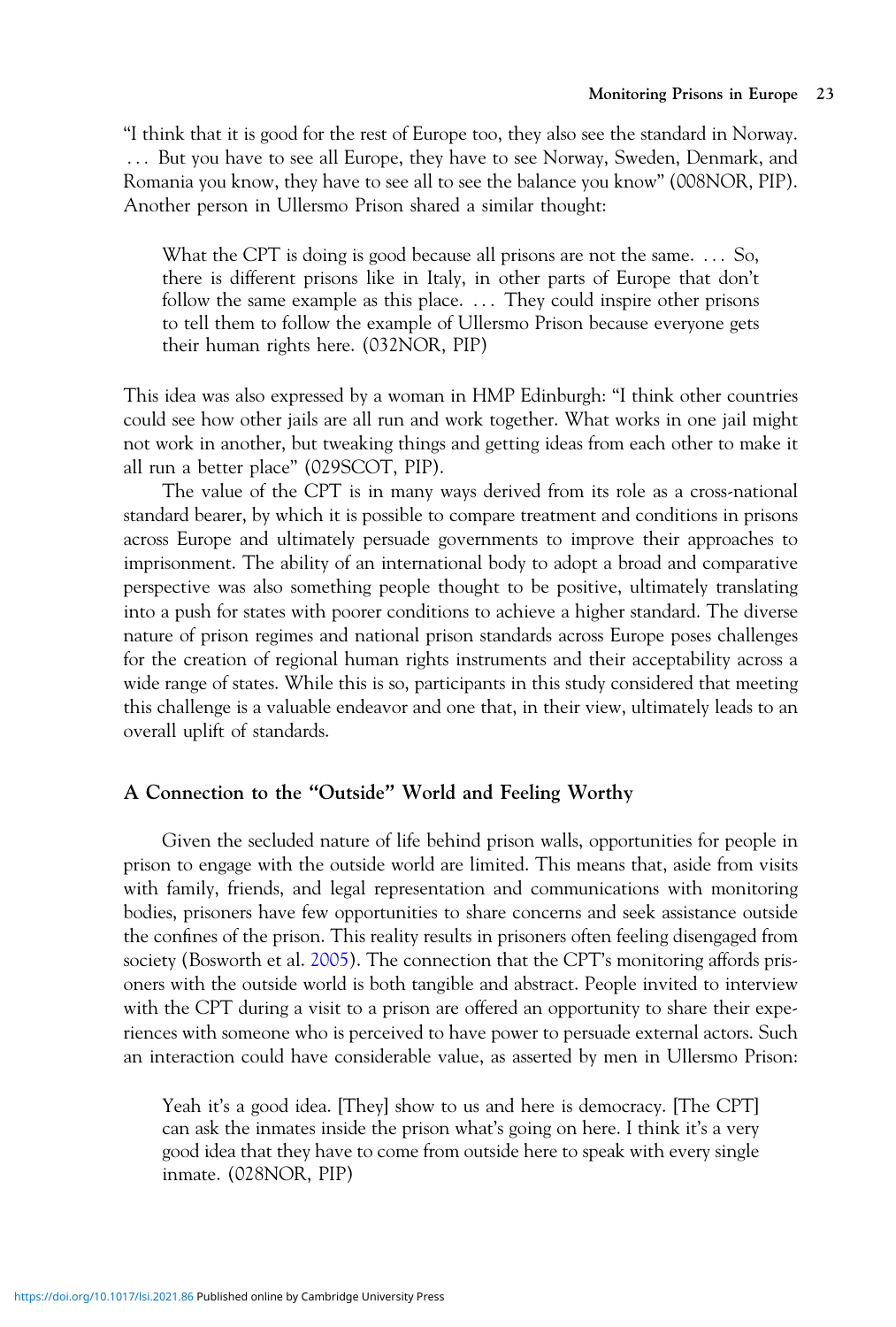I think that if it wasn't for these organisations, it would be no freedom for prisoners. I am sure. ::: If you give the power to people without any higher organ to control, then of course it gets a lot worse. (011NOR, PIP)

While participants expressed a degree of skepticism about the ability of the CPT to change the prison, there was considerable consensus that the value of the CPT may simply be the fact that it exists in the first place. A number of women in prison in Scotland captured this sentiment when considering what the CPT meant to them:

Everybody thinks when you're stuck in here, you're just left in here. But it's good to know that somebody's actually out there fighting for a wee bit of something for you, you know what I mean? ... It's good to know that somebody's actually thinking about the people that are living in here no matter what. (028SCOT, PIP)

I think it's great. I think it's great there's people out there fighting for us. Because sometimes we feel alone, we don't know. (027SCOT, PIP)

Oh good, there's somebody out there that's actually caring enough to do something. (025SCOT, PIP)

For a man in Ullersmo Prison, the value of the CPT was that the monitoring body is comprised of individual people who take their time to check on the treatment of people in prison: "I can believe them because they took their time about me, about people. I can believe these people because they come here. [They] are far away, [they] are in [their)] home, [they] get stress, [they] get depress, you know? So I can believe them (015NOR, PIP). The existence of the CPT provides a possibility for change that may defy skepticism; with prisoners simultaneously doubting the CPT's ability to change the prison while also expressing hope that the prison may change for the better, if not for themselves, for the people who will come after them:

I hope something will happen but I have done my time. (016NOR, PIP)

Maybe not helping for me but helping for next. (008NOR, PIP)

Not for me, for everyone. (022SCOT, PIP)

The system or nothing change in one day, they take many years. It's not for me for example. (005NOR, PIP)

As noted above, few studies have examined how people in prison view their position as right holders. Amongst those that exist, we see a complex picture. In a study of prisons in the Netherlands and England, Anastasia Karamalidou [\(2017](#page-29-0)) found that, while people in prison articulated their own humanity and personhood and were aware of the substance of some human rights, they were uncertain if they were entitled to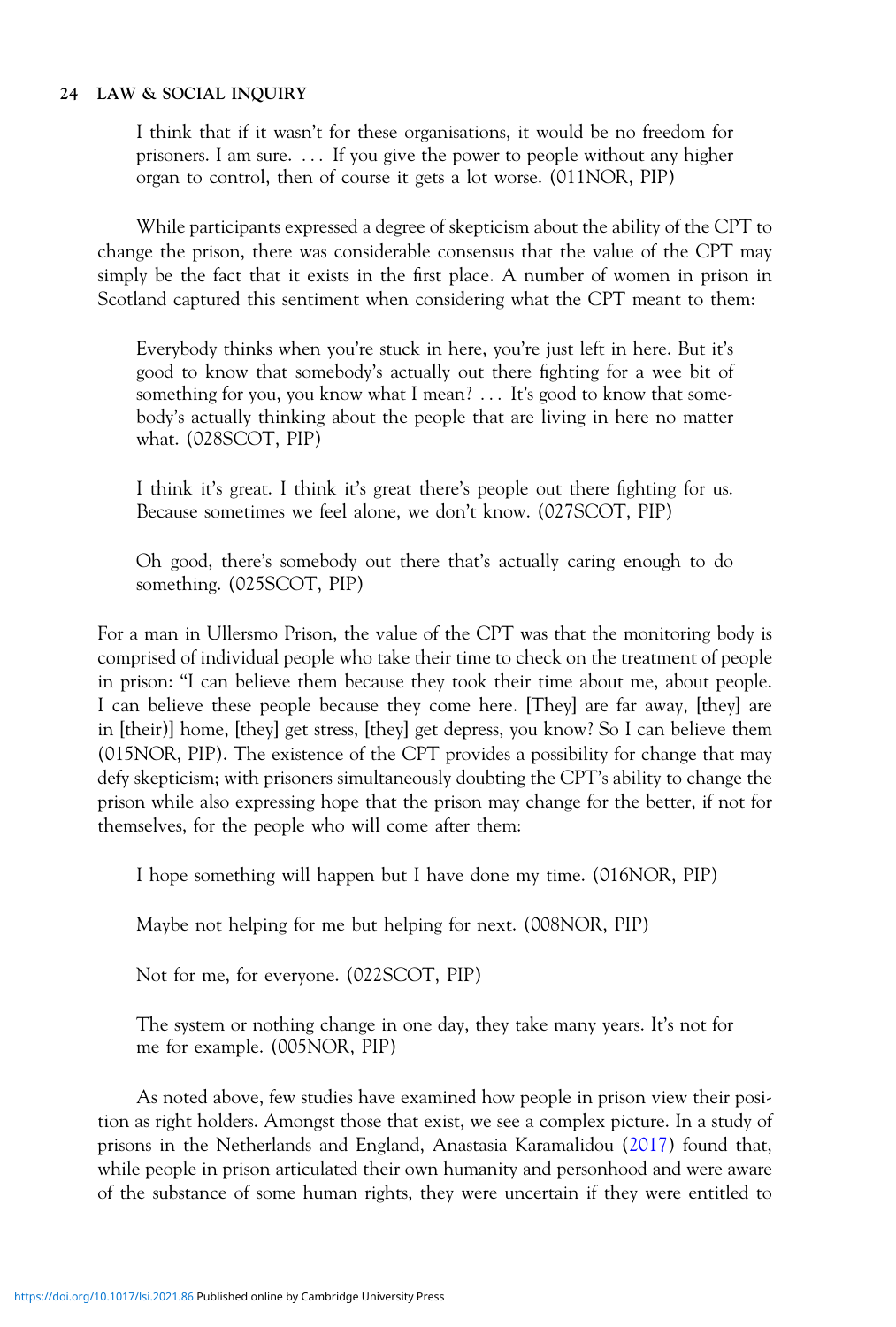exercise them in law. Calavita and Jenness ([2014\)](#page-27-0) found that participants were strongly attached to the concept of fairness but felt that they had to translate their feelings of being wronged into a complaint or grievance that complied with the technical and bureaucratic requirements of the complaints procedure. Legal discourse, in their analysis, becomes an arena for yet another power struggle, with people in prison lacking the power to shape their problems into acceptable forms of complaint. The present study, however, indicates that the presence of the CPT does something to rebalance this situation, having the clout and the technical know-how to make a case for the rights of people in prison. In this case, having a mandate that goes across borders was viewed as important and something that enhanced the CPT's credibility.

Nevertheless, it cannot be said that the existence of the CPT resulted in a longterm or deeply embedded feeling of having dignity or worth in the eyes of the law for participants in the prisons in this study or that the work of the CPT fundamentally altered their "penal consciousness" and experience of punishment (Sexton [2015](#page-29-0)). However, in places where opportunities to affirm one's status as a person worthy of notice and deserving of protection under law are very rare, the findings here that people In prison felt some value in having an outside body take an interest in them and the conditions in which they lived should not be taken lightly.<br>This aspect of the value of the CPT, as perceived by prisoners, is in many wa conditions in which they lived should not be taken lightly.

This aspect of the value of the CPT, as perceived by prisoners, is in many ways living in prison experience as a result of their detainment (Bosworth [1999](#page-27-0)). Prisoners are limited in their ability to negotiate power with state institutions, which means that the CPT's value for prisoners lies in its ability to engage with institutions and negotiate on their behalf, albeit indirectly. The CPT does this as a connection to the outside world and through its power to persuade. As such, not only does the presence of the CPT shape, in limited ways, the penal consciousness of those in prison who reflect on its work, but the experiences of being in prison also shape their views of the CPT. As shown above, feelings of disenfranchisement, alienation from society, and profound distance from the notion of human rights protection provide the context in which people talk about a rights-protecting body. The CPT is framed by participants in prison as a minor bulwark of the kind described by Malcolm Feeley and Edward Rubin ([1998\)](#page-28-0) against a system that strips a person of rights, a small alleviation of the "tightness" of penal regimes (Crewe [2011,](#page-28-0) 522). It is also notable that, as argued by Ashley Rubin ([2017,](#page-29-0) 656; internal citations omitted) "prisoners can only use the language of rights in speaking their grievances where the language of rights is part of a larger cultural toolkit." In this study, speaking of the CPT was not framed in rights language but, rather, in ways of fighting for freedom or caring about what happens to people "no matter what," suggesting responses that are shaped by an experience of not feeling protected as rights holders in prisons.

The ways in which the CPT's value is articulated by people in prison also offer additional approaches for considering what might constitute effective prison monitoring and a reminder of the need to consider the experience of a CPT visit itself in such analysis. It is also important not to overlook perceptions about the ability of the CPT to translate concerns to powerbrokers and to serve as a source of engagement for an oft forgotten population. This finding also points to a strong need to ensure that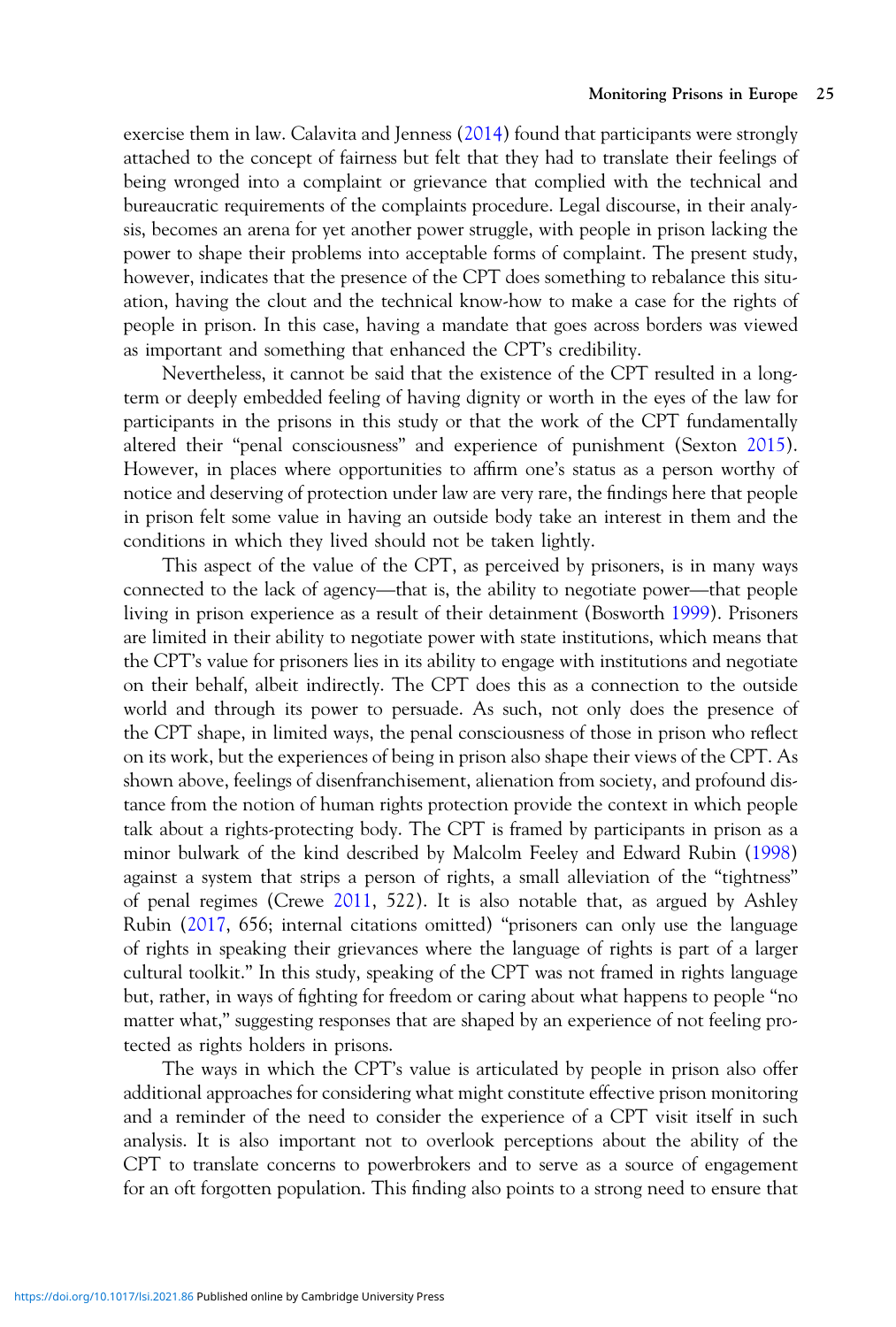people in prison are aware of the existence of prison monitoring. While awareness is a key component in ensuring that people in prison can have a meaningful interaction with such a body, increasing awareness of human rights-monitoring bodies like the CPT may play some role in how people in prison perceive of themselves as holders of rights, which, of course, is heavily counterbalanced by the often dehumanizing reality of prison life.

## **CONCLUSION**

It is tempting to focus on measuring the implementation of recommendations when analyzing the performance of human rights-protecting bodies. While it is axiomatic that implementation depends on the response of the state, focusing on state responses only may cloud our understanding of what effectiveness is. The present study has shown that, in some cases, implementation of recommendations may not be something welcomed by people living and working in prison and, indeed, may be viewed as something that could be of detriment if introduced. When the CPT engages with states to promote implementation of the CPT's standards and recommendations, it is taking part in a process of legitimacy making, whereby states that adopt the CPT recommendations are deemed to be compliant with human rights standards. In circumstances where a recommendation conflicts with prisoners' own views of what is in their interests, difficult questions arise about whether implementation is always the desirable standard by which to judge recommendations. The present study illustrates the need to conceptualize effectiveness in ways that center the perspective of those most affected by recommendations: those living and working in prison. It also shows the need to include these groups in the formation of the standards that form the basis for recommendations. We also advocate for more research in contexts with very different relationships with the CPT and different prison standards in order to assess how recommendation making works in other settings.

By solely focusing on the state response to determine the effectiveness of prison monitoring, we may obfuscate the ways in which monitoring bodies have the potential to legitimize and validate practices that warrant more critique (Karamalidou [2017](#page-29-0); Piacentini and Katz [2017](#page-29-0); Armstrong [2018](#page-27-0); Mehozay [2018](#page-29-0)). This research therefore raises questions in the longer term as to what the repercussions may be of a prisonmonitoring body legitimizing a practice by establishing its limits. While the case of strip searching in Norway was one instance, when coupled with the view that matters of central importance to people in prison did not result in recommendations, we argue that there must be careful attention paid by monitoring bodies to ensure that their activities do not inadvertently operate to legitimate the extension of penal power. More fundamentally, reflection is required to assess how prison-monitoring bodies may offer a veneer of credibility, or, to put it another way, a "stamp of approval," for the use of penal power, therefore undermining efforts to dismantle or challenge this power.

This study also suggests that the ways in which recommendations are arrived at, and the human right standards that underpin them, need review. We see evidence of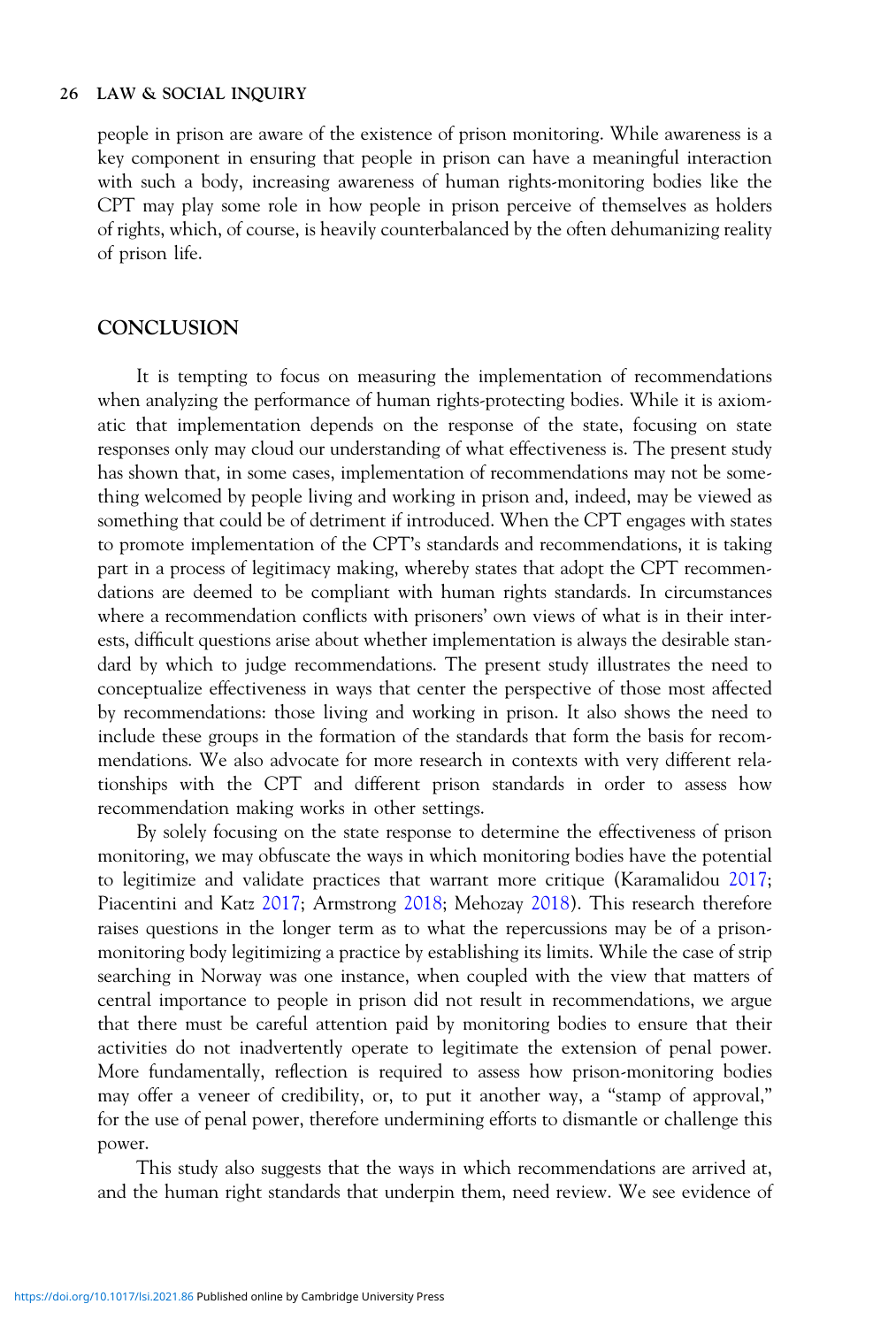issues that were of high salience to people in prison not becoming the subject of recommendations, while other issues are. As such, we advocate for monitoring bodies to reflect on their processes by which they ensure that recommendations are grounded in the lived experience of people in prison and to assess if what was found in this study is more widespread. Specifically, we suggest that a process of triangulation should be considered such that the proposed recommendations receive some input from people in prison. We also advocate for a new focus on the experiences of people in prison and staff in the creation of human rights standards, something also called for by Bronwyn Naylor ([2014\)](#page-29-0). While we have seen calls for stronger powers for prison inspection and monitoring bodies (Rogan [2019\)](#page-29-0), what is needed from the evidence of this study is the resources and interest to engage closely with the experience of people in prison. Anne Owers [\(2007](#page-29-0)) has written of the "virtual prison," a place that exists<br>on paper in the minds of penal administrators and that may bear no reality to the<br>day-to-day reality of what is happening. Perhaps what we on paper in the minds of penal administrators and that may bear no reality to the day-to-day reality of what is happening. Perhaps what we are seeing here is a similar tive experience in prison, which does not necessarily align with what people in prison actually feel or think. In this way, we see another example of laws operating without a firm grounding in the experience of those they are stated to protect.

Scott's ([1999\)](#page-29-0) use of the concept of "mètis" is useful here. This form of knowledge and practical experience can be overridden, ignored, or destroyed by standardization projects that seek to bring about order in social life. In this domain, efforts to bring order and legibility to the challenging business of establishing consensus about prison conditions, however well intentioned, may become disconnected from the practical experience of being in prison. Scott (1999, 328) speaks of the value of "learning beyond the book," which is not so dissimilar from law and s experience of being in prison. Scott ([1999,](#page-29-0) 328) speaks of the value of "learning beyond the book," which is not so dissimilar from law and society insights; in the current context, the book—human rights standards, the for the book," which is not so dissimilar from law and society insights; in the current conride the practical know-how of those for whom prison is an everyday experience. As Scott argues, we must work to create mètis-friendly institutions, including prison-monitoring bodies.

The third contribution of this study suggests, however, that an important value of prison monitoring is somewhat intangible—its simple existence. This is not to suggest that knowing about an international monitoring body and its mandate to promote human rights compliance transforms penal consciousness (Sexton [2015](#page-29-0)), nor that it relieves the pains of imprisonment (Sykes [1958](#page-30-0)). While the impact on a person in prison knowing a human rights-monitoring body is seeking better conditions for people in prison should not be overstated, the value of a connection to notions of having dignity that is worthy of protection, as contested a term as that may be (Simon [2021](#page-29-0)), should not be overlooked. As Alison Liebling [\(2011](#page-29-0), 534) reminds us, "as vulnerable and dependent creatures, human beings depend on acknowledgement (recognition) and justice as a condition of human flourishing." The work of Armstrong ([2018\)](#page-27-0) is a stark and timely warning of the negative effects of some human rights practices and activities; yet an alternative situation, where no prison monitoring exists, is a troubling prospect, despite its limitations.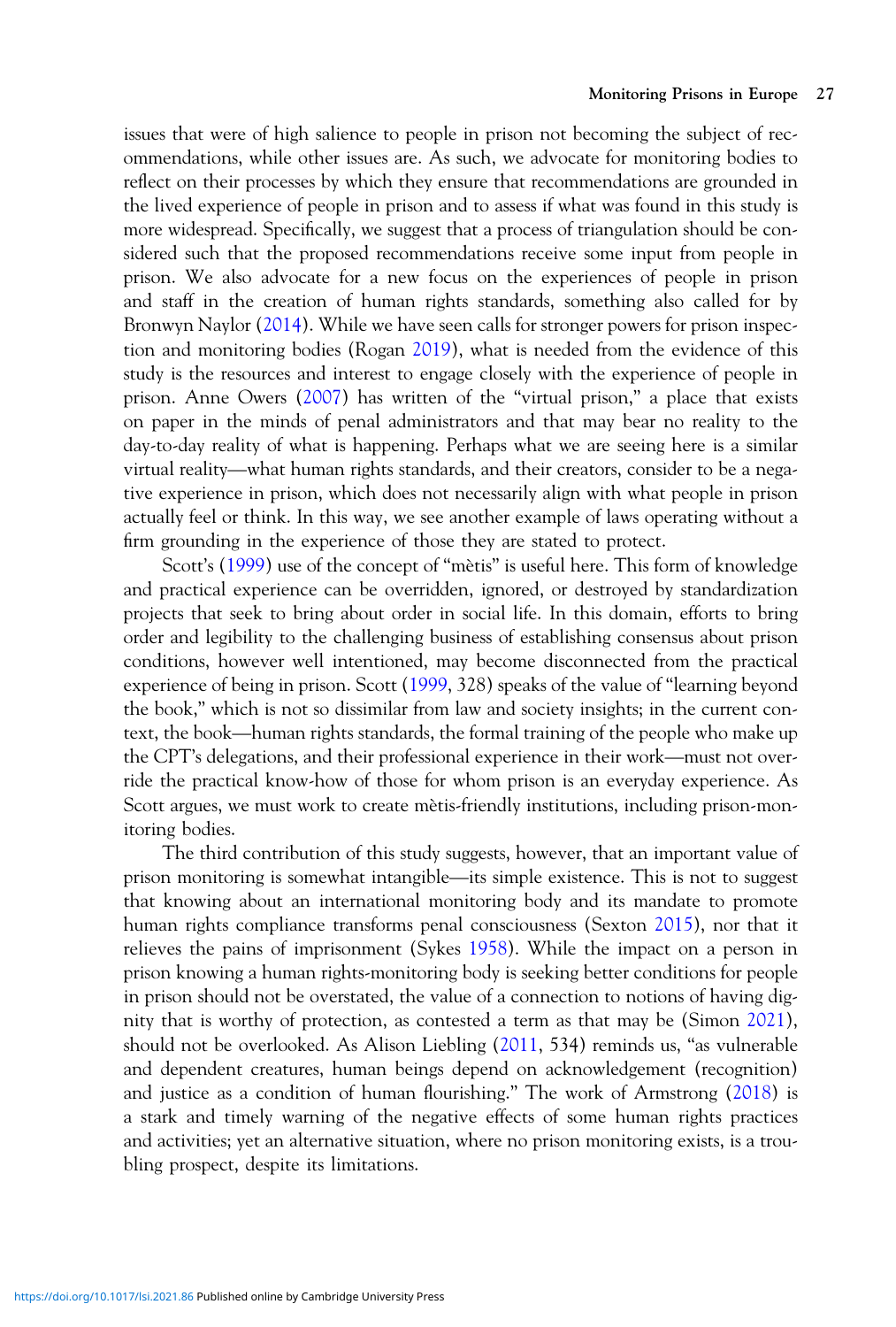## <span id="page-27-0"></span>REFERENCES

- Abati, Elizabeth, Ellie Brown, Elizabeth Campion, Sheriar Khan, Charles McCombe, Juliana de Cunha Mota, and Nicola Padfield. 2018. "Exploring the Impact of Council of Europe Institutions through a Cross-jurisdictional Collaboration." Howard League for Penal Reform Early Career Academics Network Bulletin 39: 21–30.
- Aizpurua, Eva, and Mary Rogan. 2019. "La Situaci ´on de las Prisiones y los Centros de Menores en —España: Analizando las Observaciones del Cpt." Boletín Criminológico 25: n.p. [https://doi.org/10.](https://doi.org/10.24310/boletin-criminologico.2019.v25i2019.6832) [24310/boletin-criminologico.2019.v25i2019.6832.](https://doi.org/10.24310/boletin-criminologico.2019.v25i2019.6832)
- . 2021. "Correctional Oversight Bodies' Resources and Protections across the European Union: Are Their Hands Tied?" Criminology & Criminal Justice (online edition). [https://doi.org/10.1177/](https://doi.org/10.1177/1748895820986966) [1748895820986966.](https://doi.org/10.1177/1748895820986966)
- An-Na'im, Abdullahi Ahmed. 2016. "The Spirit of Laws Is Not Universal: Alternatives to the Enforcement Paradigm for Human Rights." Tilburg Law Review 21, no. 2: 255–74. [https://doi.](https://doi.org/10.1163/22112596-02102008) [org/10.1163/22112596-02102008](https://doi.org/10.1163/22112596-02102008).
- Armstrong, Sarah. 2018. "Securing Prison through Human Rights: Unanticipated Implications of Rights-Based Penal Governance." Howard Journal of Crime and Justice 57, no. 3: 401–21. <https://doi.org/10.1111/hojo.12270>.
- Arnold, Helen. 2016. The Prison Officer. Abingdon, UK: Routledge.
- Behan, Cormac. 2006. Citizen Convicts: Prisoners, Politics and the Vote. Manchester: Manchester University Press.
- Behan, Cormac, and Richard Kirkham. 2016. "Monitoring, Inspection and Complaints Adjudication in Prison: The Limits of Prison Accountability Frameworks." Howard Journal of Crime and Justice 55, no. 4: 432–54. <https://doi.org/10.1111/hojo.12184>.
- Bennett, Jamie, Ben Crewe, and Arzini Wahidin, eds. 2007. Understanding Prison Staff. Abingdon,<br>UK: Baythdra UK: Routledge.
- Bennett, Jamie. 2014. "Resisting the Audit Explosion: The Art of Prison Inspection." Howard Journal of Criminal Justice 53, no. 5: 449–67. [https://doi.org/10.1111/hojo.12087.](https://doi.org/10.1111/hojo.12087)
- . 2016. The Working Lives of Prison Managers: Global Change, Local Culture and Individual Agency in the Late Modern Prison. London: Palgrave MacMillan.
- Bicknell, Christine, and Malcolm Evans. 2017. "Monitoring Prisons: The Increasingly Complex Relationship between International and Domestic Frameworks." In Europe in Prisons, edited by Tom Daems and Luc Robert, 11–35. Cham, Switzerland: Palgrave MacMillan.
- Bicknell, Christine, Malcolm Evans, and Rod Morgan. 2018. Preventing Torture in Europe. Strasbourg: Council of Europe Publishing.
- Bosworth, Mary. 1999. Engendering Resistance: Agency and Power in Women's Prisons. Abingdon, UK: Routledge.
- Bosworth, Mary, Debi Campbell, Bonita Demby, Seth M. Ferranti, and Michael Santos. 2005. "Doing Prison Research: Views from Inside." Qualitative Inquiry 11, no. 2: 249–64. [https://doi.org/10.](https://doi.org/10.1177/1077800404273410) [1177/1077800404273410](https://doi.org/10.1177/1077800404273410).
- Braun, Virginia, and Victoria Clarke. 2006. "Using Thematic Analysis In Psychology." Qualitative Research in Psychology 3, no. 2: 77–101. <https://doi.org/10.1191/1478088706qp063oa>.
- Calavita, Kitty, and Valerie Jenness. 2014. Appealing to Justice : Prisoner Grievances, Rights, and Carceral Logic. Oakland: University of California Press.
- Carver, Richard, and Lisa Handley. 2016. Does Torture Prevention Work?. Liverpool, UK: Liverpool University Press.
- Cernko, Daniela. 2014. Die Umsetzung der CPT-Empfehlungen im deutschen Strafvollzug. Berlin: Duncker & Humblot.
- Cliquennois, Gaëtan, and Sonja Snacken. 2017. "European and United Nations Monitoring of Penal and Prison Policies as a Source of an Inverted Panopticon?." Crime, Law and Social Change 70, no. 1: 1–18. [https://doi.org/10.1007/s10611-017-9716-0.](https://doi.org/10.1007/s10611-017-9716-0)
- Corston, Jean. 2007. The Corston Report: A Review of Women with Particular Vulnerabilities in the Criminal Justice System. London: Home Office.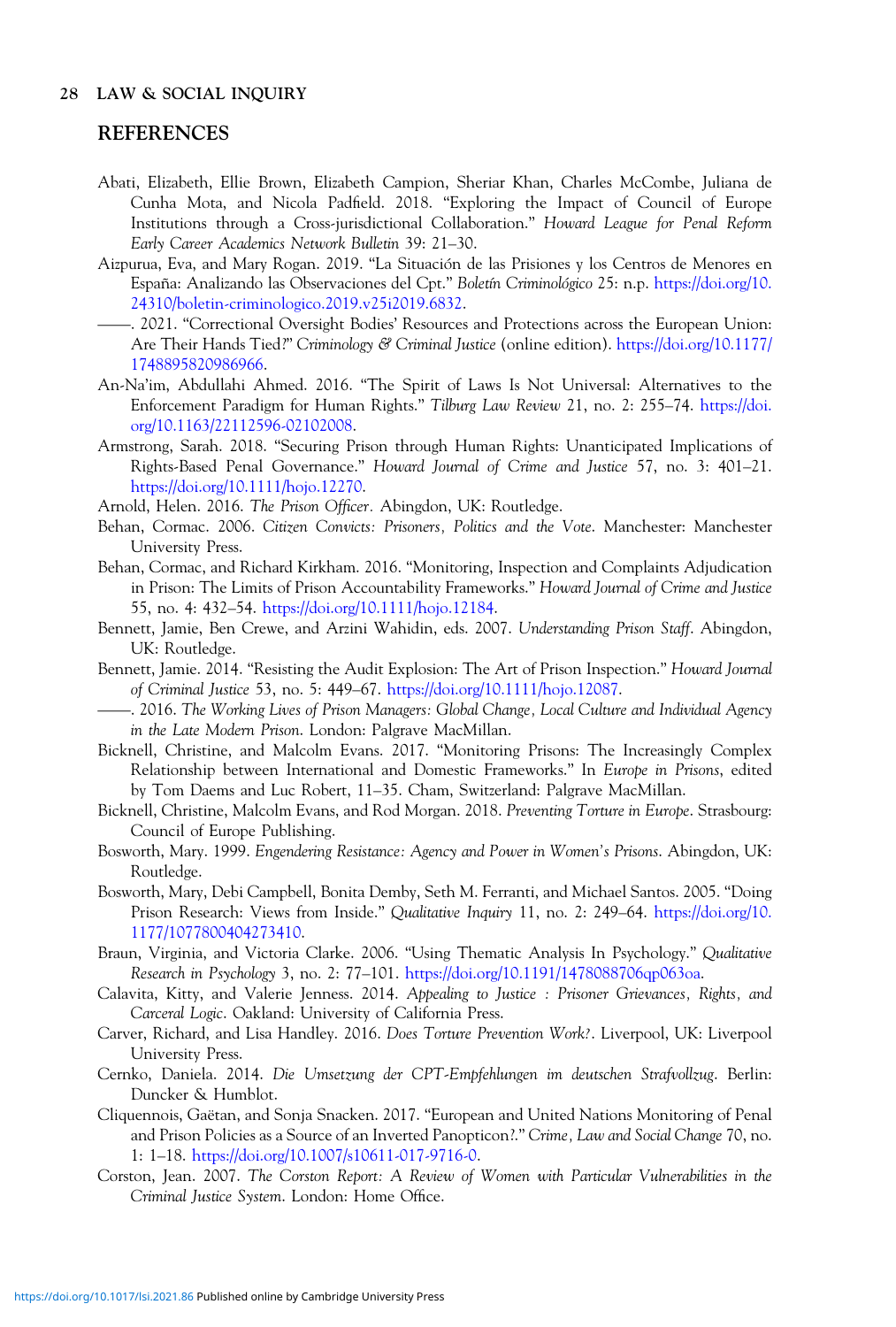<span id="page-28-0"></span>Crewe, Ben. 2009. The Prisoner Society. Oxford: Oxford University Press.

- . 2011. "Depth, Weight, Tightness: Revisiting the Pains of Imprisonment." Punishment & Society 13, no. 5: 509–29. [https://doi.org/10.1177/1462474511422172.](https://doi.org/10.1177/1462474511422172)
- CPT (European Committee for the Prevention of Torture and Inhuman or Degrading Treatment or Punishment). 1992. Imprisonment Standards. Extract from the Second General Report of the CPT, Doc. CPT/Inf(92)3-part2. Strasbourg: CPT.  $\overline{ }$
- . 2015. Twenty-fourth General Report of the CPT, Doc. CPT/Inf(2015)1. Strasbourg: CPT. ——
- . 2017. Report to the Government of the UK: Northern Ireland, Doc. CPT/Inf (2018) 47. Strasbourg: ——CPT.
- . 2018a. Report to the Czech Government, Doc. CPT/Inf (2019) 23. Strasbourg: CPT. ——
- . 2018b. Report to the Government of the UK: Scotland, Doc. CPT/Inf (2019) 29. Strasbourg: CPT. ——
- . 2018c. Report to the Norwegian Government, Doc. CPT/Inf (2019) 1. Strasbourg: CPT.
- 2018d. Report to the Romanian Government, Doc. CPT/Inf (2019) 7. Strasbourg: CPT.<br>2010a Report to the Davish Courmmant, Doc. CPT/Inf (2010) 25. Strasbourg: CPT.
- . 2019a. Report to the Danish Government, Doc. CPT/Inf (2019) 35. Strasbourg: CPT.
- . 2019b. Response of the Norwegian Government to the CPT, Doc. CPT/Inf (2019) 22. Strasbourg: CPT.
- . 2019c. Response of the U: Scotland Government to the CPT, Doc. CPT/Inf (2019) 30. Strasbourg: CPT.
- . 2020. Twenty-ninth General Report of the CPT, Doc. CPT/Inf(2017)5. Strasbourg: CPT.
- Paems, Tom. 2014. "Ceci n'est pas une Fouille á Corps': The Denial of Strip Searches in Belgian Prisons." In Punishment and Incarceration: A Global Perspective, edited by Mathieu Deflem, 74–94. Bingley, UK: Emerald Group Publishing.
- . 2017. "Slaves and Statues: Torture Prevention in Contemporary Europe." British Journal of Criminology 57, no. 3: 627–43. [https://doi.org/10.1093/bjc/azv133.](https://doi.org/10.1093/bjc/azv133)
- Dâmboeanu, Cristina, Valentina Pricopie, and Alina Thiemann. 2020. "The Path to Human Rights in Romania: Emergent Voice(s) of Legal Mobilization in Prisons." European Journal of Criminology 18, no. 1: 120–39. [https://doi.org/10.1177/1477370820966575.](https://doi.org/10.1177/1477370820966575)
- Deitch, Michele. 2006. "Effective Prison Oversight." Panel discussion at the Commission on Safety and Abuse in America's Prisons, Los Angeles, CA, February 8.
- Dullum, Jane, and Thomas Ugelvik. 2012. Penal Exceptionalism? Nordic Prison Policy and Practice. Abingdon, UK: Routledge.
- Engle Merry, Sally. 2006. Human Rights and Gender Violence: Translating International Law into Local Justice. Chicago: University of Chicago Press.
- Evans, Malcolm, and Rod Morgan. 1998. Preventing Torture: A Study of the European Convention for the Prevention of Torture and Inhuman or Degrading Treatment or Punishment. Oxford: Clarendon Press.
- Ewick, Patrick, and Susan S. Sibley. 1998. The Common Place of The Law: Stories from Everyday Life. Chicago: University of Chicago Press.
- Feeley, Malcolm M., and Edward Rubin. 1998. Judicial Policy Making and the Modern State: How the Courts Reformed America's Prisons. New York: Cambridge University Press.
- Feeley, Malcolm M., and Van Swearingen. 2004. "The Prison Conditions Cases and the Bureaucratization of American Corrections: Influences, Impact and Implications." Pace Law Review 24, no. 2: 433–75.
- Forrester, A., A. Till, A. Simpson, and J. Shaw. 2018. "Mental Illness and the Provision of Mental Health Services in Prisons." British Medical Bulletin 127, no. 1: 101–9. [https://doi.org/10.1093/](https://doi.org/10.1093/bmb/ldy027) [bmb/ldy027.](https://doi.org/10.1093/bmb/ldy027)
- Fraser, Julie. 2019. "Challenging State-Centricity and Legalism: Promoting the Role of Social Institutions in the Domestic Implementation of International Human Rights Law." International Journal of Human Rights 23, no. 6: 974–92. [https://doi.org/10.1080/13642987.](https://doi.org/10.1080/13642987.2019.1577539) [2019.1577539.](https://doi.org/10.1080/13642987.2019.1577539)
- Guetzkow, Joshua, and Eric Schoon. 2015. "If You Build It, They Will Fill It: The Consequences of Prison Overcrowding Litigation." Law & Society Review 49, no. 2: 401–32. [https://doi.org/10.](https://doi.org/10.1111/lasr.12140) [1111/lasr.12140](https://doi.org/10.1111/lasr.12140).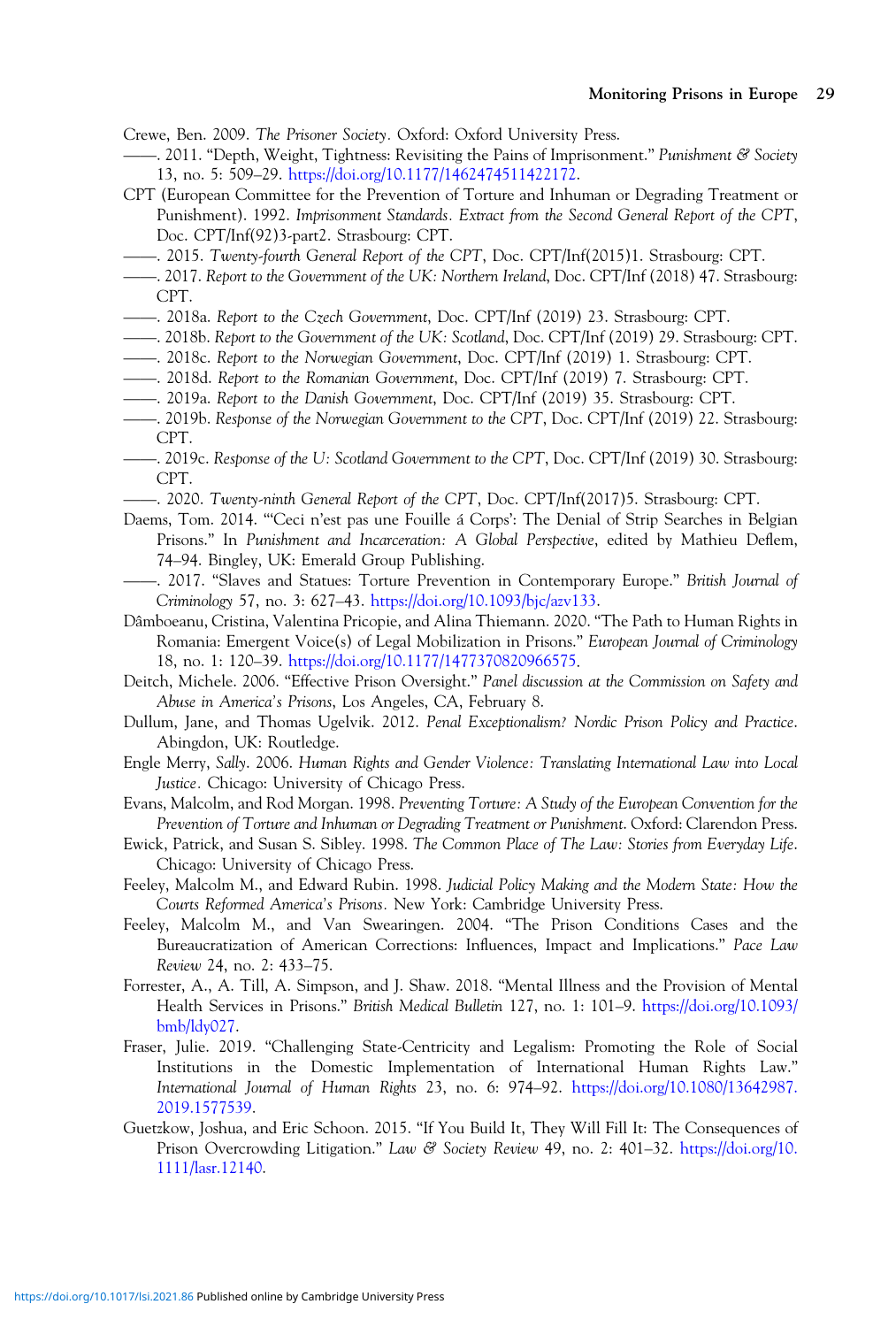- <span id="page-29-0"></span>Hardwick, Nick, and Rachel Murray. 2019. "Regularity of OPCAT Visits by Npms in Europe." Australian Journal of Human Rights 25, no. 1: 66–90. [https://doi.org/10.1080/1323238x.2019.](https://doi.org/10.1080/1323238x.2019.1588054) [1588054](https://doi.org/10.1080/1323238x.2019.1588054).
- Karamalidou, Anastasia. 2017. Embedding Human Rights in Prison: English and Dutch Perspectives. London: Palgrave MacMillan.
- Kriminalomsorgen. n.d. "Romerike fengsel, Ullersmo avdeling." Accessed May 15, 2020. [https://www.](https://www.kriminalomsorgen.no/romerike-fengsel-ullersmo-avdeling.5023061-242495.html) [kriminalomsorgen.no/romerike-fengsel-ullersmo-avdeling.5023061-242495.html.](https://www.kriminalomsorgen.no/romerike-fengsel-ullersmo-avdeling.5023061-242495.html)
- Lappi-Seppälä, Tapio, and Lauri Koskenniemi. 2018. "National and Regional Instruments in Securing the Rule of Law and Human Rights in the Nordic Prisons." Crime, Law and Social Change 70, no. 1: 135–59. [https://doi.org/10.1007/s10611-017-9723-1.](https://doi.org/10.1007/s10611-017-9723-1)
- Liebling, Alison. 2011. "Moral Performance, Inhuman and Degrading Treatment and Prison Pain." Punishment & Society 13, no. 5: 530–50. [https://doi.org/10.1177/1462474511422159.](https://doi.org/10.1177/1462474511422159)
- Liebling, Alison, David Price, and Guy Schefer. 2011. The Prison Officer. New York: Routledge.
- Mehozay, Yoav. 2018. "Critical Criminology As a Guardian Of Human Rights: An Action-Based Model." Critical Criminology 26, no. 2: 149–68. <https://doi.org/10.1007/s10612-018-9392-0>.
- Morgan, Rod, and Malcolm Evans. 1999. Protecting Prisoners: The Standards of the European Committee for the Prevention of Torture in Context. Oxford: Oxford University Press.
- Murphy, Therese, and Noel Whitty. 2007. "Risk and Human Rights in UK Prison Governance." British Journal of Criminology 47, no. 5: 798–816. [https://doi.org/10.1093/bjc/azm012.](https://doi.org/10.1093/bjc/azm012)
- Naylor, Bronwyn. 2014. "Human Rights and Respect in Prisons: The Prisoners' Perspective." Prison Service Journal 227: 17–22.
- Owers, Anne. 2007. "Imprisonment in the Twenty-first Century: A View from the Inspectorate." In Handbook on Prisons, edited by Yvonne Jewkes, 1–22. London: Routledge.
- O'Connell, Ciara, Eva Aizpurua, and Mary Rogan. 2021. "The European Committee for the Prevention of Torture and the Gendered Experience of Imprisonment." Crime, Law and Social Change 75, no. 5: 445–68. <https://doi.org/10.1007/s10611-021-09938-1>.
- Padfield, Nicola. 2018. "Monitoring Prisons in England and Wales: Who Ensures the Fair Treatment of Prisoners?." Crime, Law and Social Change 70, no. 1: 57–76. [https://doi.org/10.1007/s10611-](https://doi.org/10.1007/s10611-017-9719-x) [017-9719-x.](https://doi.org/10.1007/s10611-017-9719-x) ——
- Piacentini, Laura, and Elena Katz. 2017. "Carceral Framing of Human Rights in Russian Prisons." Punishment & Society 19, no. 2: 221-39. [https://doi.org/10.1177/1462474516665609.](https://doi.org/10.1177/1462474516665609)
- . 2018. "The Virtual Reality of Imprisonment: The Impact of Social Media on Prisoner Agency and Prison Structure in Russian Prisons." Oñati Socio-Legal Series 8, no. 2: 183–204. [https://doi.](https://doi.org/10.35295/osls.iisl/0000-0000-0000-0933) [org/10.35295/osls.iisl/0000-0000-0000-0933](https://doi.org/10.35295/osls.iisl/0000-0000-0000-0933).
- Rogan, Mary. 2019. "Prison Inspection and Monitoring: The Need to Reform European Law and Policy." European Journal on Criminal Policy and Research 27, no. 2: 285–305. [https://doi.org/](https://doi.org/10.1007/s10610-019-09420-8) [10.1007/s10610-019-09420-8](https://doi.org/10.1007/s10610-019-09420-8).
- Rubin, Ashley T. 2017. "Resistance as Agency? Incorporating the Structural Determinants of Prisoner Behaviour." British Journal of Criminology 57: 644–63 <https://doi.org/10.1093/bjc/azw003>.
- Schoenfeld, Heather. 2010. "Mass Incarceration and the Paradox of Prison Conditions Litigation." Law & Society Review 44, nos. 3–4: 731–68. [https://doi.org/10.1111/j.1540-5893.2010.00421.x.](https://doi.org/10.1111/j.1540-5893.2010.00421.x)
- Scott, James. 1999. Seeing like a State: How Certain Schemes to Improve the Human Condition Have Failed. New Haven, CT: Yale University Press.
- Scottish Prison Service, n.d. "HMP Edinburgh." Accessed May 15, 2020. [https://www.sps.gov.uk/](https://www.sps.gov.uk/Corporate/Prisons/Edinburgh/HMP-Edinburgh.aspx) [Corporate/Prisons/Edinburgh/HMP-Edinburgh.aspx.](https://www.sps.gov.uk/Corporate/Prisons/Edinburgh/HMP-Edinburgh.aspx)
- Sexton, Lori. 2015. "Penal Subjectivities: Developing a Theoretical Framework for Penal Consciousness." Punishment & Society 17, no. 1: 114–36. [https://doi.org/10.1177/](https://doi.org/10.1177/1462474514548790) [1462474514548790.](https://doi.org/10.1177/1462474514548790)
- Simon, Jonathan. 2021. "Dignity and Its Discontents: Towards an Abolitionist Rethinking of Dignity." European Journal of Criminology 18, no. 1: 33–51. [https://doi.org/10.1177/](https://doi.org/10.1177/1477370820976578) [1477370820976578.](https://doi.org/10.1177/1477370820976578)
- Steinerte, Elina. 2014. "The Jewel in the Crown and Its Three Guardians: Independence of National Preventive Mechanisms under the Optional Protocol to the UN Torture Convention." Human Rights Law Review 14, no. 1: 1–29. [https://doi.org/10.1093/hrlr/ngt042.](https://doi.org/10.1093/hrlr/ngt042)